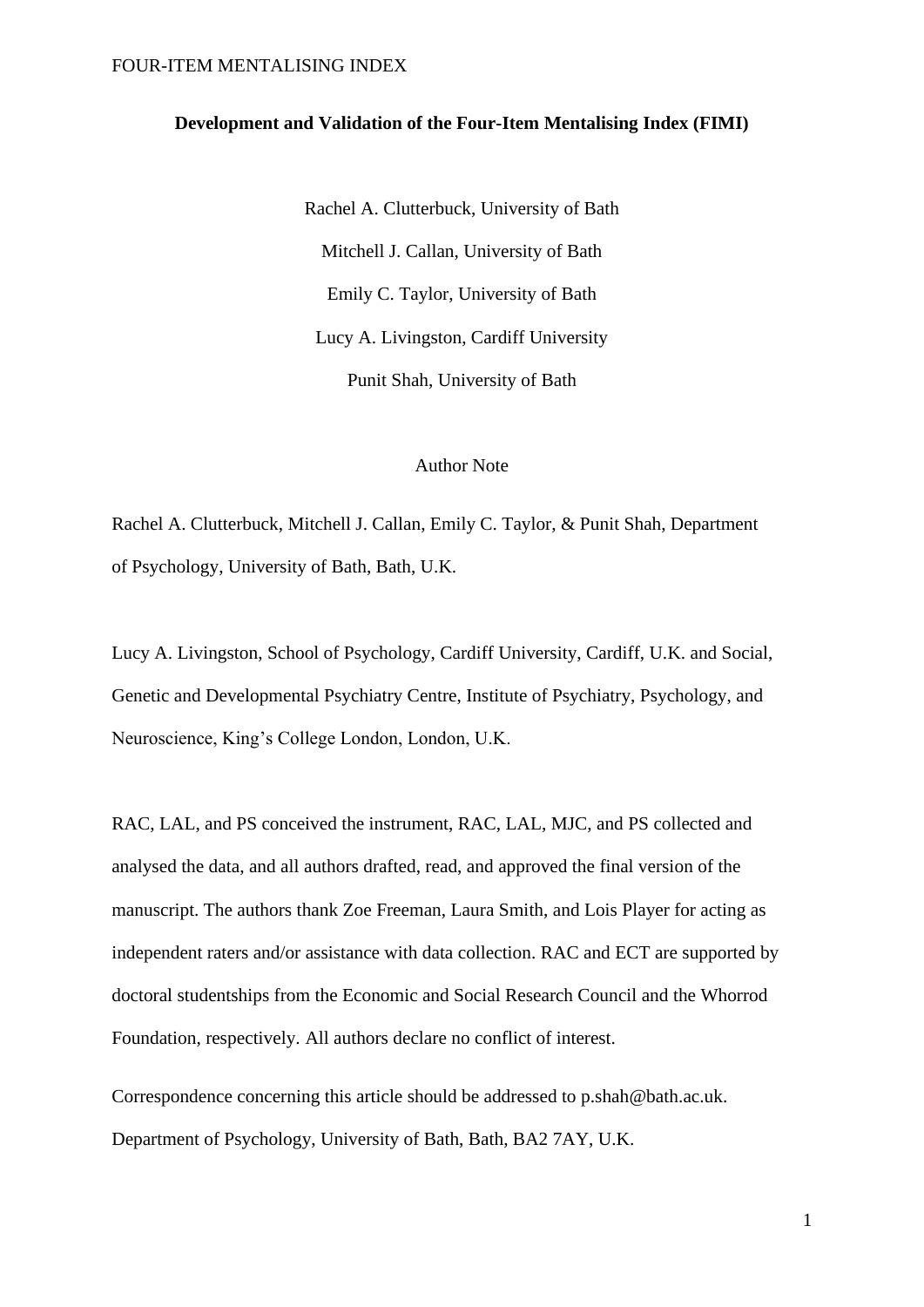### **Abstract**

Mentalising, also known as 'Theory of Mind', is the ability to understand and infer the cognitions of others, such as their perceptions, intentions, and beliefs. Although several tools have been designed to measure mentalising in adults, there exist methodological and practical limitations. Many of the existing measures conflate mentalising with similar constructs (e.g., empathy), and most are lengthy measures that are unsuitable for large population-based studies and clinical practice. These issues are currently hampering clinical and non-clinical investigations into mentalising and related social-cognitive abilities. Drawing on questionnaire measures of social cognition, we conceived a self-report mentalising scale, the Four-Item Mentalising Index (FIMI; Studies 1a & b). The FIMI was developed through a series of studies examining its factor structure and reliability (Studies 2a  $\&$  b) and by testing its construct validity against a cognitive mentalising task, autistic traits, and comparing scores in autistic and non-autistic people (Studies 3a  $\&$  b). Together, we demonstrate that the FIMI is a conceptually and methodologically robust tool for measuring mentalising ability in the general population, including autistic and non-autistic people. Future research directions and practical (clinical) applications of the scale are discussed, with a focus on improving understanding and management of (a)typical mentalising ability.

*Keywords***:** Autism; Cognition; Empathy; Mentalising; Self-report; Theory of Mind

*Public Significance Statement***:** We developed a reliable questionnaire to measure how well people understand what others are thinking. It was validated against an objective test and by giving the questionnaire to autistic people who are known to have difficulties understanding others. We discuss how this tool will be useful in future large-scale studies and clinical practice.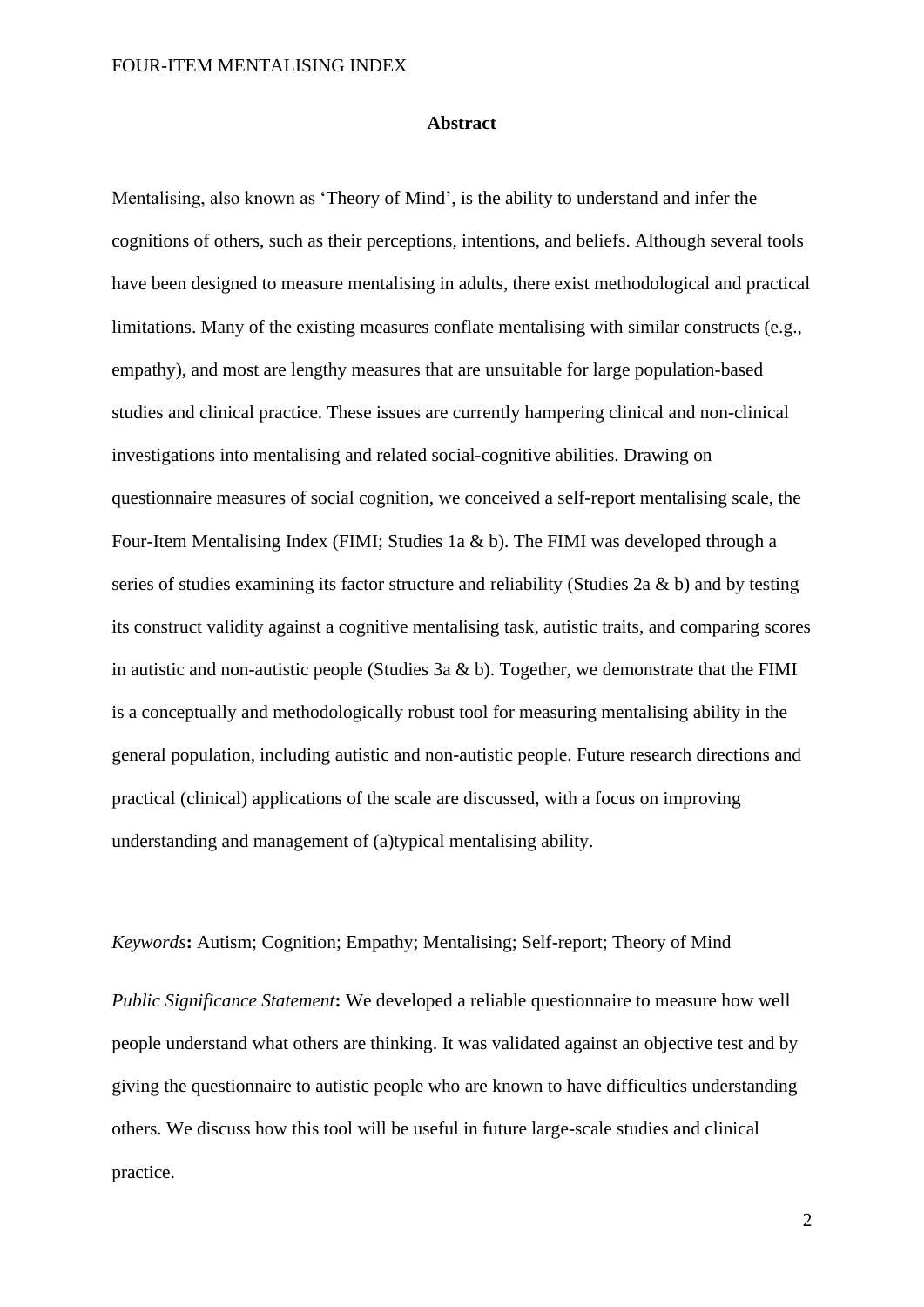'Mentalising' or 'Theory of Mind' is the social-cognitive ability to understand and infer the mental states of oneself and others, including beliefs, intentions, and desires (see Happé et al., 2017). A large body of research has examined mentalising in children, but less research has explored mentalising in adulthood (Livingston & Happé, in press). Investigating mentalising in adulthood is critically important to understand social-cognitive changes in our aging population (Henry et al., 2013) and clinical phenomena, such as autism, which are characterised by mentalising difficulties (e.g., Lever & Geurts, 2016).

There has been a growing interest in this field, with several measures being designed to examine mentalising in typical and atypical adults. These include cognitive tasks that involve inferring character's mental states from vignettes (e.g., Happé, 1994), animations (e.g., White et al., 2011), videos (e.g., Murray et al., 2017), and images of the eye region (e.g., Olderbak et al., 2015). However, practical issues with these measures, such as their complexity and administration time, limit their use in many research and clinical settings, thereby constraining current understanding of (a)typical mentalising across the lifespan. For example, the widely used Frith-Happé Animations Task requires presentation of several videos followed by recording, transcription, and coding of participants' responses, which is not possible in certain research designs or clinical practice (see Livingston, Carr et al., 2019).

There are also concerns about the validity of existing measures; they often have poor or untested psychometric properties and concerns have been raised about whether they are truly measuring mentalising or other social-cognitive processes such as emotion processing (see Olderbak et al., 2019). Accordingly, recent research has found poor associations between self-report and cognitive measures of social cognition (e.g., empathy; Murphy & Lilienfeld, 2019), as well as relatively low correlations between different mentalising tasks (Morrison et al., 2019; Warnell & Redcay, 2019; Navarro et al., in press). This is likely because these measures are combining and conflating several constructs, including mentalising, emotion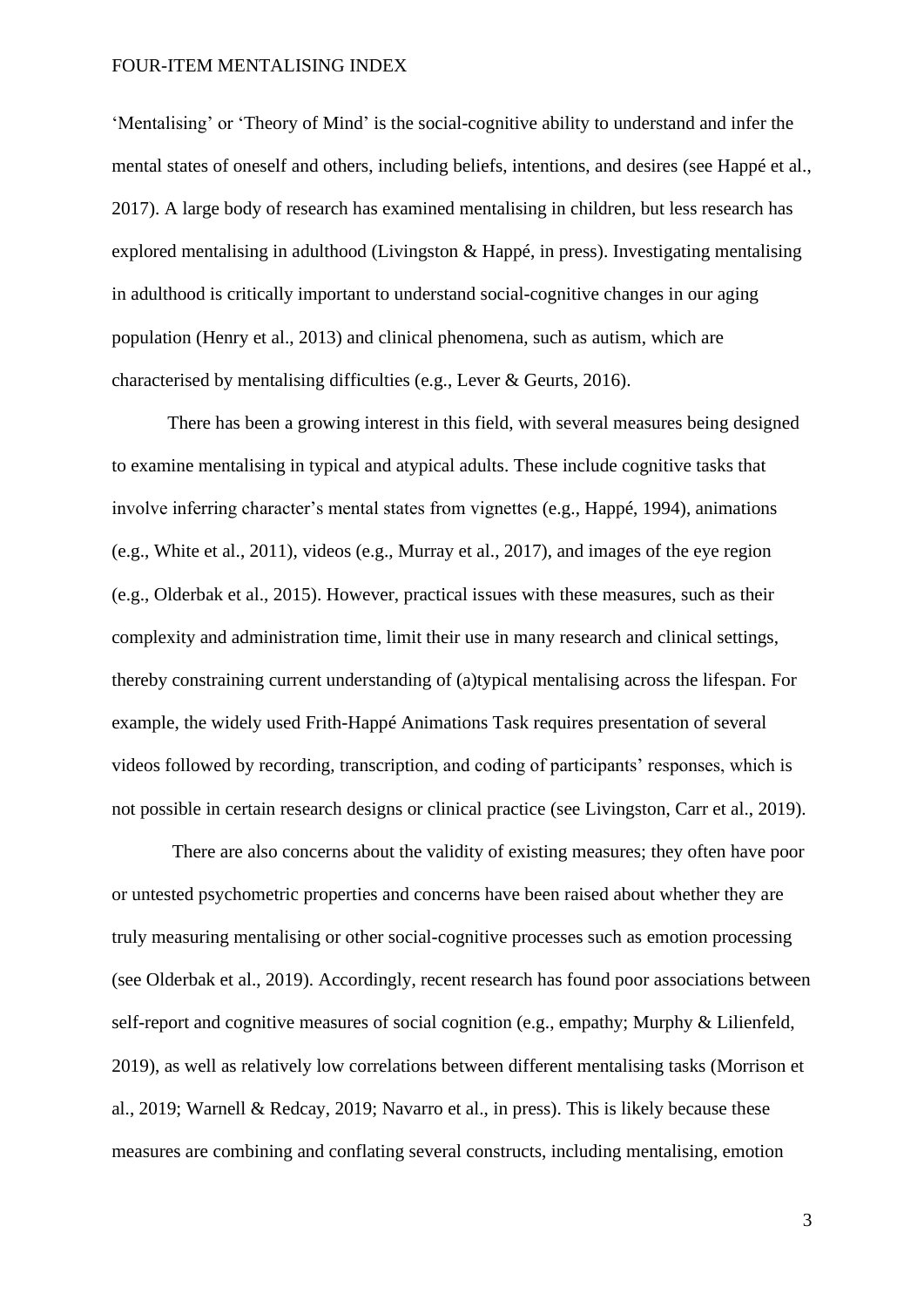perception, and empathy (Quesque & Rossetti, 2020). Nonetheless, by carefully distinguishing between social-cognitive constructs in questionnaires and simplifying their conceptual complexity (see McGrath, 2005), we suggest that it is possible to develop selfreport mentalising measures and improve their use in applied settings (e.g., in clinical practice).

In view of these practical, methodological, and conceptual issues in previous research, researchers and clinicians would benefit from the development of a short, valid, and easily administered self-report measure of mentalising. Beyond its practical importance, such a measure also has potential to advance our theoretical understanding of mentalising, particularly informing debates about its (non)overlap with related psychological constructs. To this end, we aimed to develop and validate the Four-Item Mentalising Index (FIMI). Drawing on questionnaire measures of social cognition and using factor analysis, we selected items for the FIMI (Studies 1a  $\&$  b), followed by examination of its factor structure, measurement invariance by sex, internal consistency, and test-retest reliability (Studies 2a & b). Finally, we examined its validity against a cognitive mentalising task, autistic traits, and comparisons between autistic and non-autistic people (Studies 3a & b).

### **Study 1: Conceptual Analysis and Item Selection**

We first drew upon items from the Questionnaire of Cognitive and Affective Empathy (QCAE; Reniers et al., 2011) to develop the FIMI, which combines several existing empathy scales. It has subscales measuring two types of empathy: *affective* (experiencing others' emotional states) and *cognitive* (understanding others' emotional states). Cognitive empathy and mentalising are sometimes considered interchangeable (e.g., Rueda et al., 2015), but evidence suggests these constructs, with different underlying neurobiological mechanisms (Preckel et al., 2018), are not equivalent. Such distinctions between cognitive empathy and mentalising are critically important for studying different social-cognitive processes,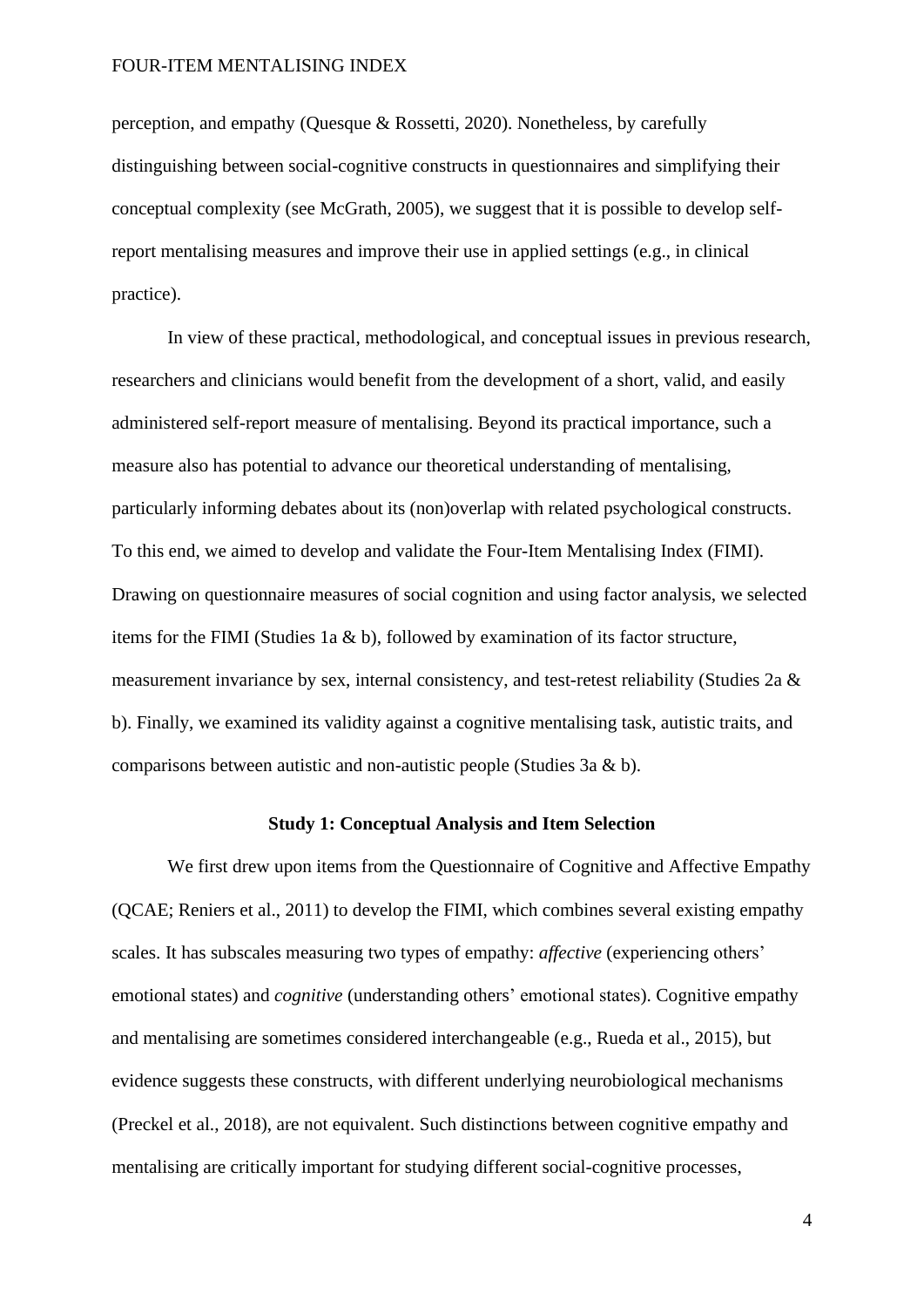particularly in clinical populations (Olderbak et al., 2019). Indeed, when developing the QCAE, Reniers et al. (2011) noted that, "cognitive empathy is concerned with the attribution of emotions as opposed to cognitions, and as such the two constructs [mentalising and cognitive empathy] are potentially dissociable" (p.85). Accordingly, we propose that mentalising and cognitive empathy are related but separable constructs, whereby we define cognitive empathy as understanding of others' emotions, whereas mentalising is the understanding of *non-emotional* mental states. Following this line of enquiry, a cursory inspection of the QCAE highlighted that some of its items were more closely aligned with the conceptual definition of mentalising than empathy. To confirm this observation, using emotional inference as the critical feature that distinguishes empathy from mentalising, we asked a panel to identify QCAE items that *did not* have emotion-related language and then conducted factor analyses to select mentalising items.

**Study 1a.** The factorial structure of the OCAE has previously been examined (e.g., Reniers et al., 2011), but not for the purpose of excluding emotional and identifying mentalising items. Given the subtle differences in emotional language which may distinguish mentalising from cognitive empathy, it was unlikely that this distinction could solely be made through a data-driven approach. Therefore, following scale development procedures for interpreting text (Carpenter, 2018), non-emotional QCAE items were manually identified. Four raters—two authors and two independent experts—independently selected QCAE items that were free from emotion-related language. They reliably selected 9 items (Krippendorff's  $\alpha$  = .89) with minimal discrepancy, which was resolved through discussion until consensus. Items including emotional words (e.g., "*feel*") were excluded, whereas items without emotional language were selected (Table 1).

We then analysed an existing dataset of an online study in which participants ( $N =$ 660, 326 females, aged 18-85,  $M_{age} = 35.24$ ,  $SD_{age} = 12.02$  years) had completed the QCAE as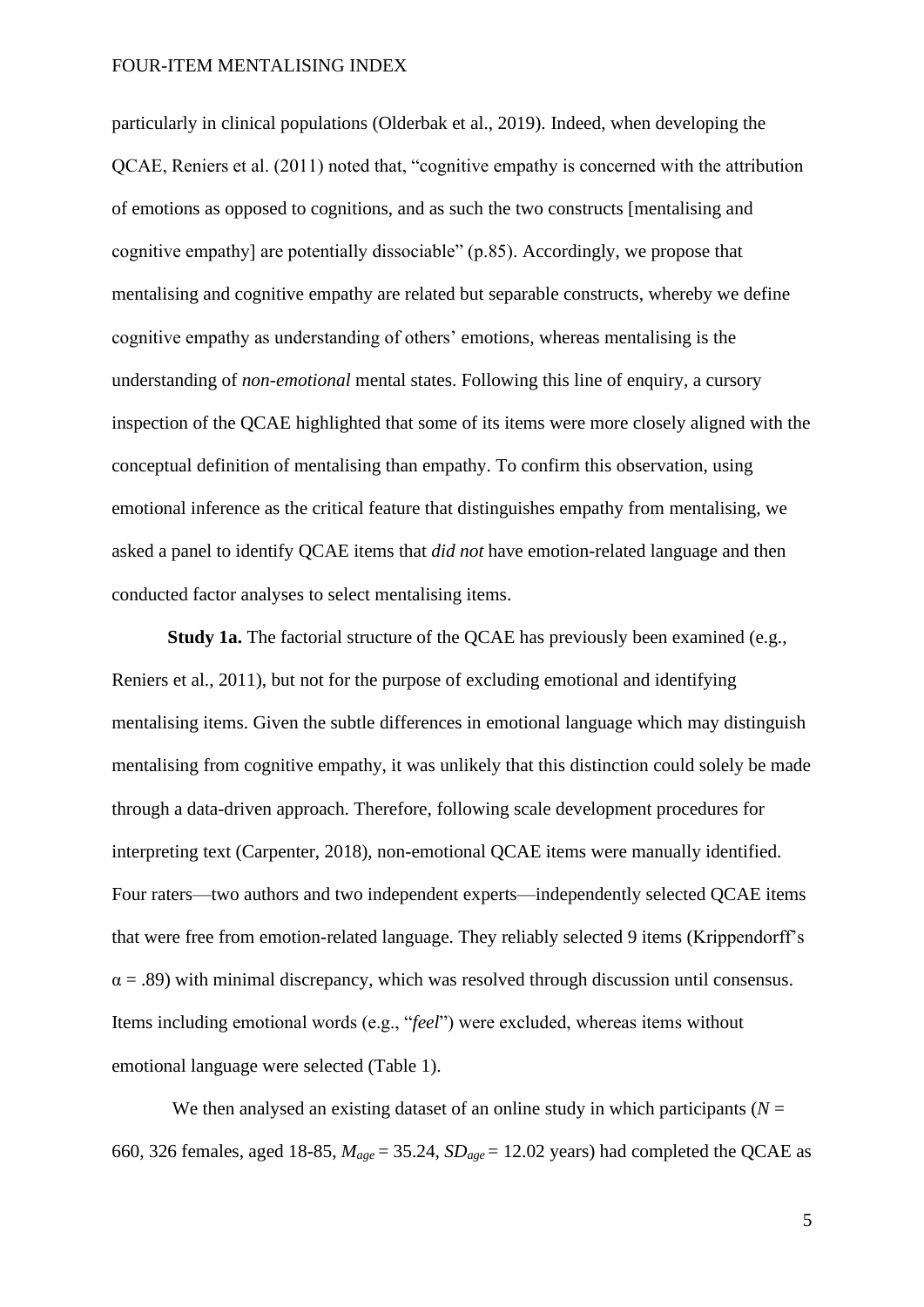a measure of empathy (see Shah et al., 2019) using the standard 4-point response scale ( $1 =$ *strongly disagree*, 2 = *slightly disagree*, 3 = *slightly agree*, 4 = *strongly agree*). Exploratory Factor Analysis (EFA), with principal axis factoring and Oblimin rotation, examined the structure underlying the 9 non-emotional QCAE items that had manually been identified.<sup>1</sup> This revealed 2 moderately correlated (*r =* .55) factors with initial SS loadings greater than 1 (2.04 and 1.64; 41% total variance explained). Examination of the individual items (Table 1) suggested that 5 items in Factor 1 pertained to social cognition potentially involving but not directly measuring mentalising (e.g., "I am good at predicting what someone will do"), whereas the 4 items in Factor 2 clearly aligned with the conceptual definition of mentalising (e.g., "I sometimes try to understand my friends better by imagining how things look from their perspective").

Further empirical support for the distinction between emotional and non-emotional QCAE items, as identified by the four raters, was sought using Confirmatory Factor Analysis (CFA). This indicated that a 2-factor model, separating 9 non-emotional QCAE items from the 22 emotional items, showed significantly better fit than a 1-factor solution of 31 items,  $\chi^2$ <sub>difference (1) = 29.57, *p* < .001. Further, a 2-factor model, separating 4 potential mentalising</sub> items from the remaining 27 QCAE items, showed significantly better fit than a 1-factor solution,  $\chi^2$ <sub>difference</sub> (1) = 114.67, *p* < .001. Together, these results demonstrated that several

<sup>&</sup>lt;sup>1</sup> Across studies, factor analyses were performed using the Psych (Revelle, 2018, v.1.8.12), GPA rotation (Bernaards & Jennrich, 2005, v.2014.11-1), Lavaan (Rosseel, 2012, v.0.6-3) and/or semTools (Jorgensen et al., 2018, v.0.5-1) packages in R. Models were estimated using the default maximum likelihood estimation in Lavaan. Because the QCAE/FIMI has a 4-point Likert scale, we supplemented all our main CFAs using an estimator for ordinal variables, which yielded the same conclusions (see Supplementary Materials).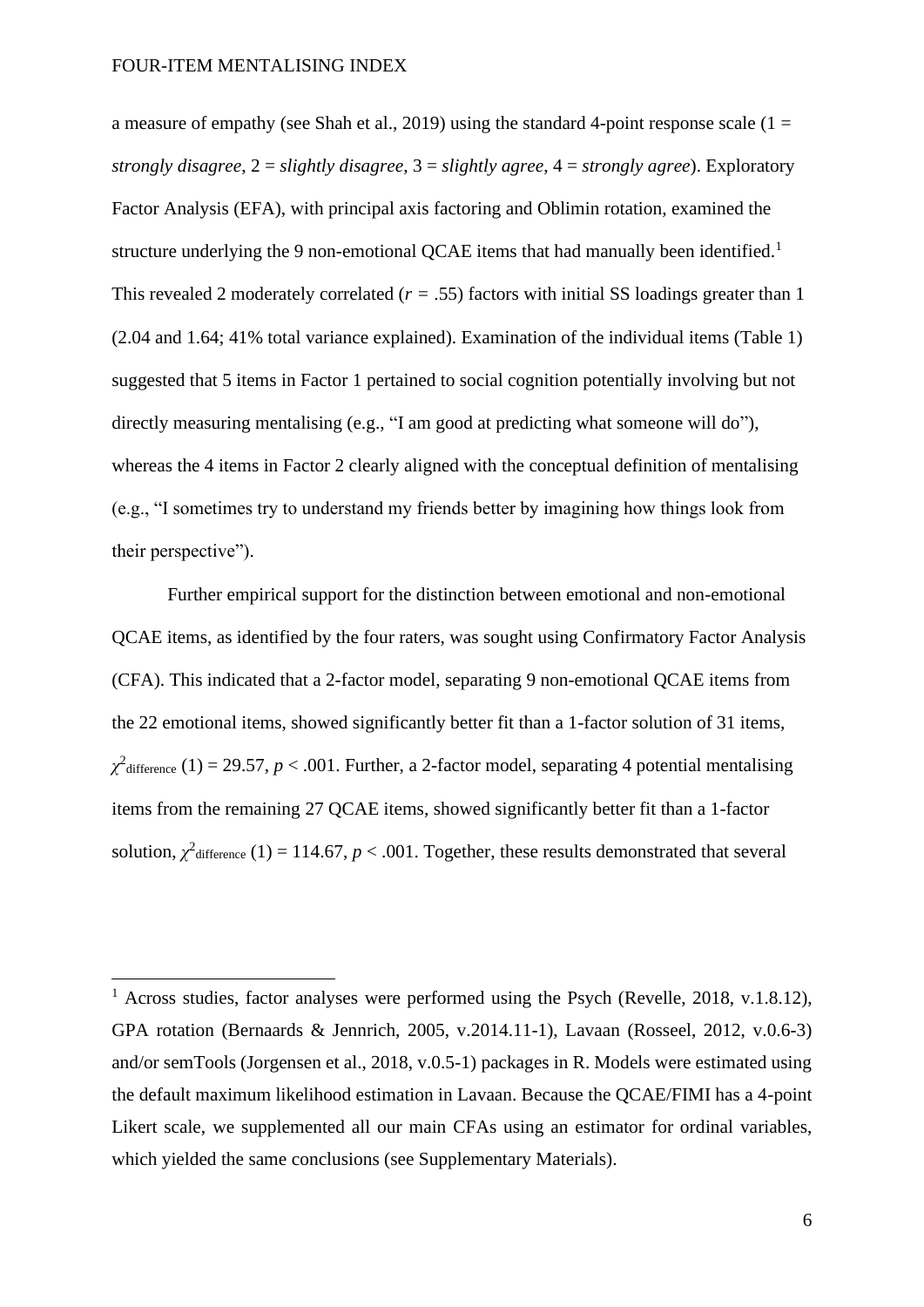QCAE items were measuring a construct that was distinguishable from empathy, thereby supporting further investigation of their suitability for a mentalising scale.

**Study 1b.** To address concerns with Study 1a – because it drew from an existing dataset of the full QCAE and other measures – we recruited a new sample of participants to complete an online study of just the 9 non-emotional items selected from the QCAE. This sample  $(N = 669)$  was recruited via Amazon's Mechanical Turk (Mturk) so that it was similar to Study 1a. English-speaking participants, recruited from the United States (US) and United Kingdom (UK), reported their age and sex, demonstrating that the sample contained a wide age range of males and females (342 females, aged 18-80,  $M_{age} = 36.39$ ,  $SD_{age} = 12.14$  years). There were no other inclusion or exclusion criteria, and there were no attention checks as the study was short in duration. All studies were approved by the local ethics committee, and participants gave informed consent and were debriefed following their participation. As this study sought to confirm the EFA results in Study 1a, response data were submitted to a CFA. This showed that a 2-factor solution,  $\chi^2$  (26) = 95.42,  $p < .001$ ; CFI = .95; TLI = .93; RMSEA  $= .06$ ; SRMR  $= .04$ , was a better fit ( $\chi^2$ <sub>difference</sub> (1)  $= 166.94$ ,  $p < .001$ ) than a 1-factor solution,  $\chi^2$  (27) = 262.37, *p* < .001; CFI = .84; TLI = .78; RMSEA = .11; SRMR = .07. This provided further evidence that items in Factor 2, i.e., 4 mentalising items, measured the same latent construct (Table 1).

#### **Study 2: Measure Development, Factor Structure, and Reliability**

We made two minor changes to the selected items before examining the internal consistency, factorial validity, and test-retest reliability of the new instrument (Studies 2a & b). First, the item "I sometimes find it difficult to see things from the "other guy's" point of view*"* was changed to "*I sometimes find it difficult to see things from other people's point of view*" for gender-neutral language. This was reverse worded/scored. Second, the item "I can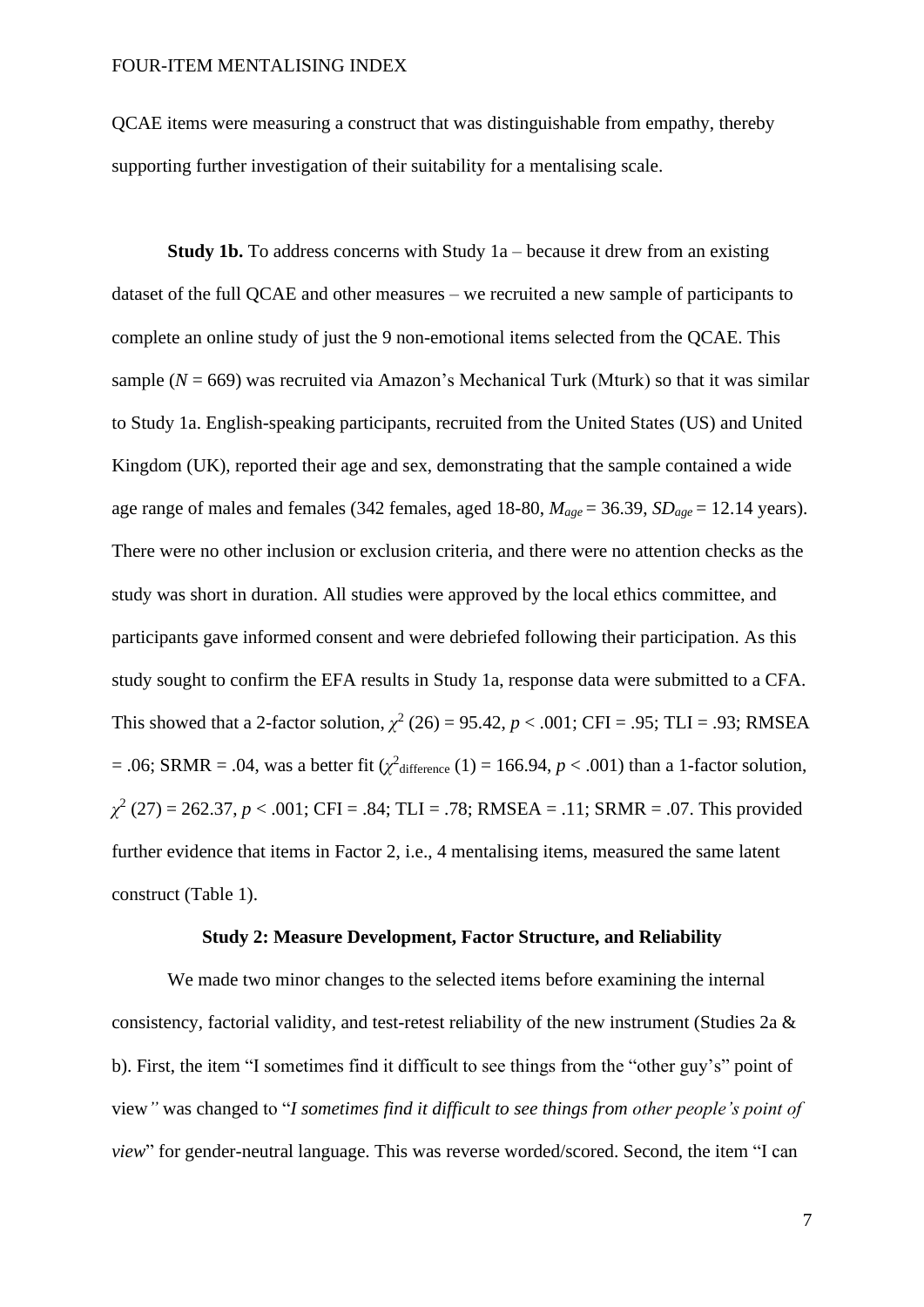usually appreciate the other person's viewpoint, even if I do not agree with it" was changed to "*I can usually understand another person's viewpoint, even if it differs from my own*" to further reduce its emotional content without altering its intended meaning. The remaining items were unchanged, as was the 4-point response scale from Study 1. Together, these items formed the Four-Item Mentalising Index (FIMI; see Supplementary Material).

**Study 2a.** The FIMI was completed online by a large community sample of 1,999 English-speaking adults in the US and UK recruited through Mturk, followed by questions about their age and sex (1286 females, aged 18-80,  $M_{age} = 35.77$ ,  $SD_{age} = 12.82$  years). There were no other inclusion or exclusion criteria, and there were no attention checks as the study was short in duration. This study was designed to enable i) Multi-group Confirmatory Factor Analyses (MCFA) by sex and ii) a well-powered examination of the link between age, sex, and FIMI scores.

The FIMI had acceptable-to-good internal consistency ( $\omega$  = .75). To confirm the unidimensional structure of the FIMI, we performed a CFA with all items loading onto 1 factor, which showed that a 1-factor solution provided excellent fit (see Table 2). Further, MCFA tested measurement invariance of the FIMI by sex by comparing 4 models of invariance, each with increasing levels of equality constraint across groups. Configural invariance fit indices were within the critical range and there was a non-significant change between configural, metric, scalar, and strict invariance models in CFI ( $\triangle$ CFI < .01; Table 3), thereby confirming that the FIMI is invariant to sex.

Further examination of the data showed that each of the FIMI's 4 items had similar levels of variance. Total scores, computed as the sum of the responses to the individual items, ranged between 4 and 16, with higher scores representing greater mentalising ability (see Table 4 for detailed descriptive statistics and Supplementary Table 1 for inter-item correlations). There was no statistically significant association between participant age and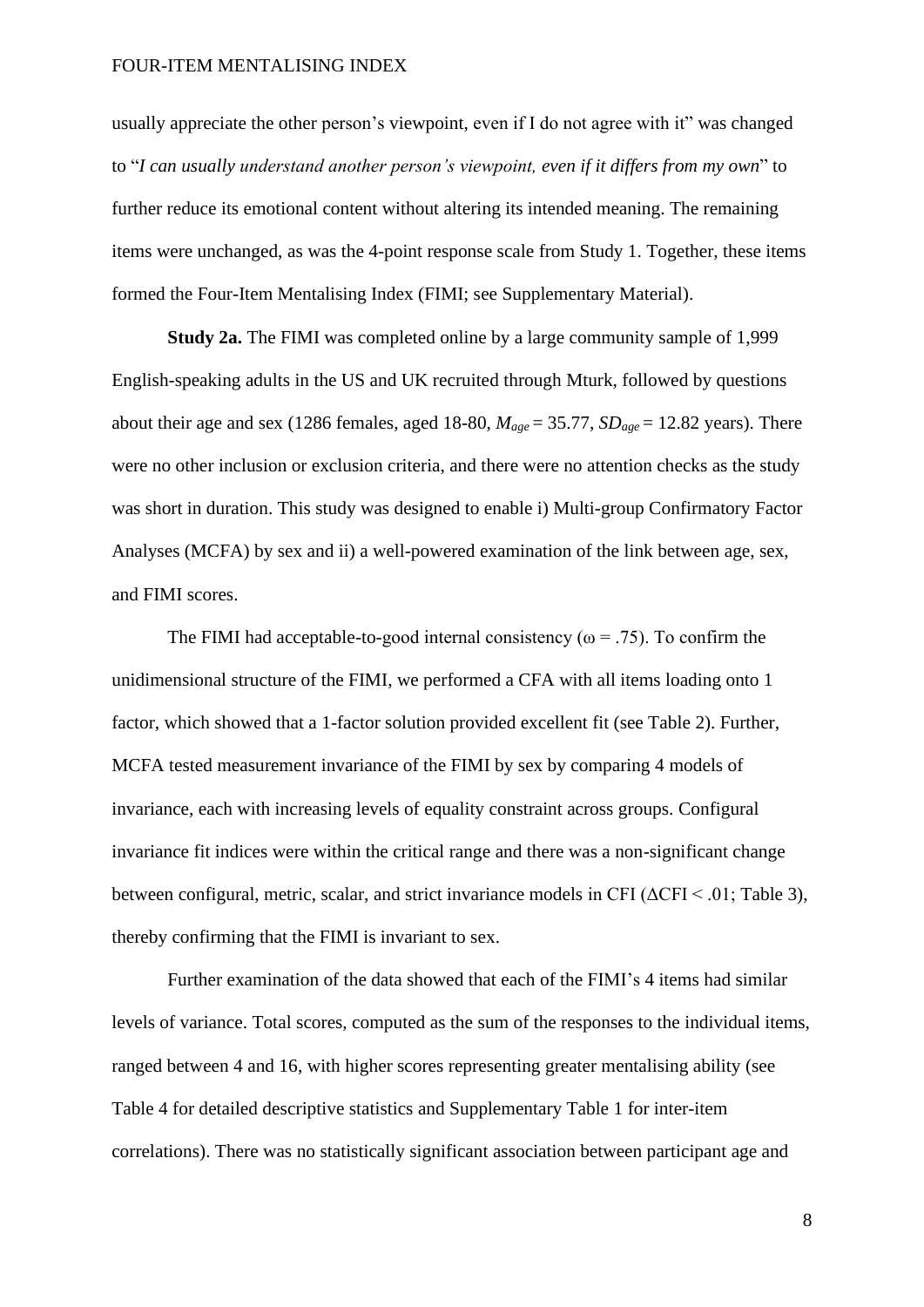total FIMI scores  $(r = -0.01, p = .80)$ , but females  $(M = 12.60, SD = 2.28)$  had significantly higher FIMI scores than males ( $M = 12.08$ ,  $SD = 2.31$ ),  $t(1453.58) = 4.44$ ,  $p < .001$ ,  $d = 0.21$ .

**Study 2b.** Additionally, to determine the test-retest reliability of the FIMI, 116 students (93 females, aged 18-20 years) completed the FIMI in their  $1<sup>st</sup> (M = 12.91, SD =$ 1.58) and  $8<sup>th</sup>$  ( $M = 13.34$ ,  $SD = 1.61$ ) week at university through an online research participation scheme. FIMI scores were correlated between timepoints ( $r = .74$ ,  $p < .001$ ), indicative of acceptable-to-good test-retest reliability. Overall, Study 2 showed that the FIMI has a unidimensional factor structure, measures the same construct in males and females, and has acceptable-to-good reliability.

### **Study 3: Construct Validity**

We examined the validity of the FIMI against two theoretically relevant and psychometrically robust measures: a cognitive mentalising task and a self-report measure of autistic traits (Study 3a). We then validated the FIMI in people who are known to have mentalising difficulties, that is, autistic people (Study 3b).

**Study 3a.** We tested the relationship between the FIMI and a recently refined version of the Reading the Mind in the Eyes Task (RMET; Olderbak et al., 2015), which requires matching images of the eye region depicting various mental states with one of 4 mental state words. Importantly, this version offers improved validity and reliability to the original task, thereby mitigating potential concerns with its use. We also tested the association between the FIMI and the 28-item Autism-Spectrum Quotient (AQ28; Hoekstra et al., 2011), a widely used measure of autistic traits. We expected that the FIMI would be positively associated with RMET performance, but negatively associated with autistic traits given that mentalising ability is lower in people with many autistic traits (e.g., Livingston, Carr et al., 2019).

Five hundred English-speaking participants (254 females, aged 18-78, *Mage* = 37.29,  $SD<sub>ave</sub> = 11.74$  years), recruited from the US and the UK through Mturk, completed the FIMI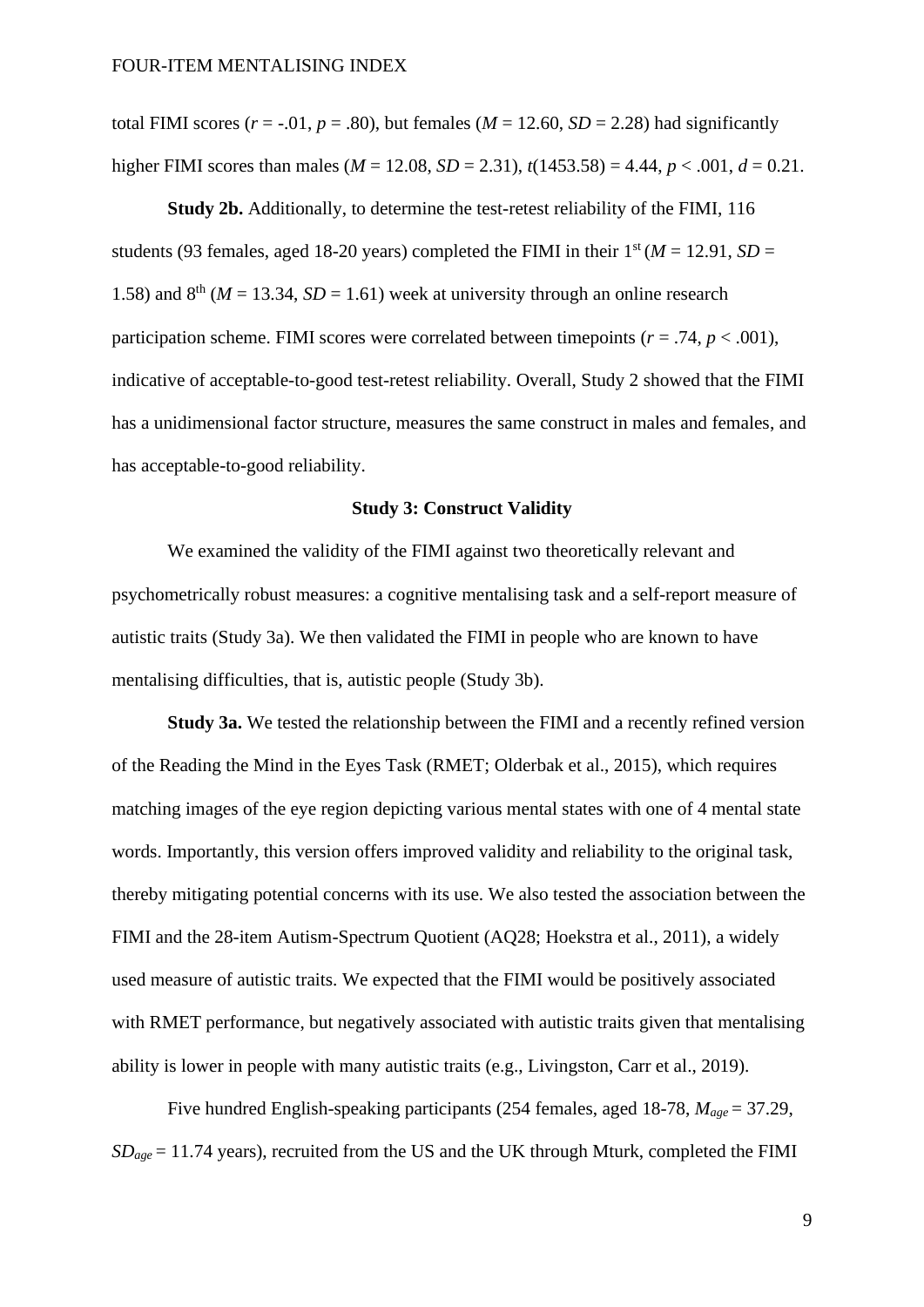( $\omega$  = .76), RMET ( $\omega$  = .79), and AQ28 ( $\omega$  = .78) in a counterbalanced order, followed by questions about their age and sex. Thirty-four additional participants were excluded because they completed the study twice or failed a simple attention check. As expected, the FIMI was correlated positively with RMET performance  $(r = .35, p < .001)$  and negatively with the AQ28  $(r = -.43, p < .001)$ , particularly its socially relevant subscales (Supplementary Table 2). Females had higher FIMI and RMET scores than male participants, and there was a significant association between age and RMET performance but not age and FIMI scores (see Supplementary Table 3 for descriptives and intercorrelations). Most importantly, we confirmed that the FIMI significantly predicted RMET performance when controlling for age, sex, and AQ28 scores (Table 5). Furthermore, a CFA re-confirmed that the FIMI has a unidimensional factor structure (Table 2).

**Study 3b.** To further validate the FIMI, we tested whether autistic adults scored lower on the FIMI compared to a non-autistic control group, as should be expected based on previous research (Livingston, Carr et al., 2019). Autistic participants were recruited through the Wales Autism Research Centre, the National Autistic Society*,* and Autistica's Discover Network, and non-autistic participants were recruited through Prolific. Participants were 102 adults (62 females, aged 18-68,  $M_{\text{age}} = 41.74$ ,  $SD_{\text{age}} = 12.15$  years) with a confirmed clinical diagnosis of autism from a UK healthcare professional (e.g., Psychiatrist) and 183 nonautistic individuals (101 females, aged 18-73,  $M_{\text{age}} = 40.04$ ,  $SD_{\text{age}} = 11.76$  years) who were also from the UK. Groups were matched by age, sex, and general mental ability. As measured by the 10-item Autism-Spectrum Quotient (AQ10; Allison et al., 2012), the autistic group (*M*  $= 8.02$ , *SD* = 1.96) had more autistic traits than the non-autistic group (*M* = 2.64, *SD* = 1.42),  $t(161.59) = 24.43$ ,  $p < .001$ ,  $d = 3.15$  (see Supplementary Table 4).

All participants completed the FIMI and, as expected, scores were significantly lower in autistic ( $M = 9.56$ ,  $SD = 2.69$ ;  $\omega = 0.73$ ) than non-autistic ( $M = 12.57$ ,  $SD = 2.09$ ;  $\omega = 0.79$ )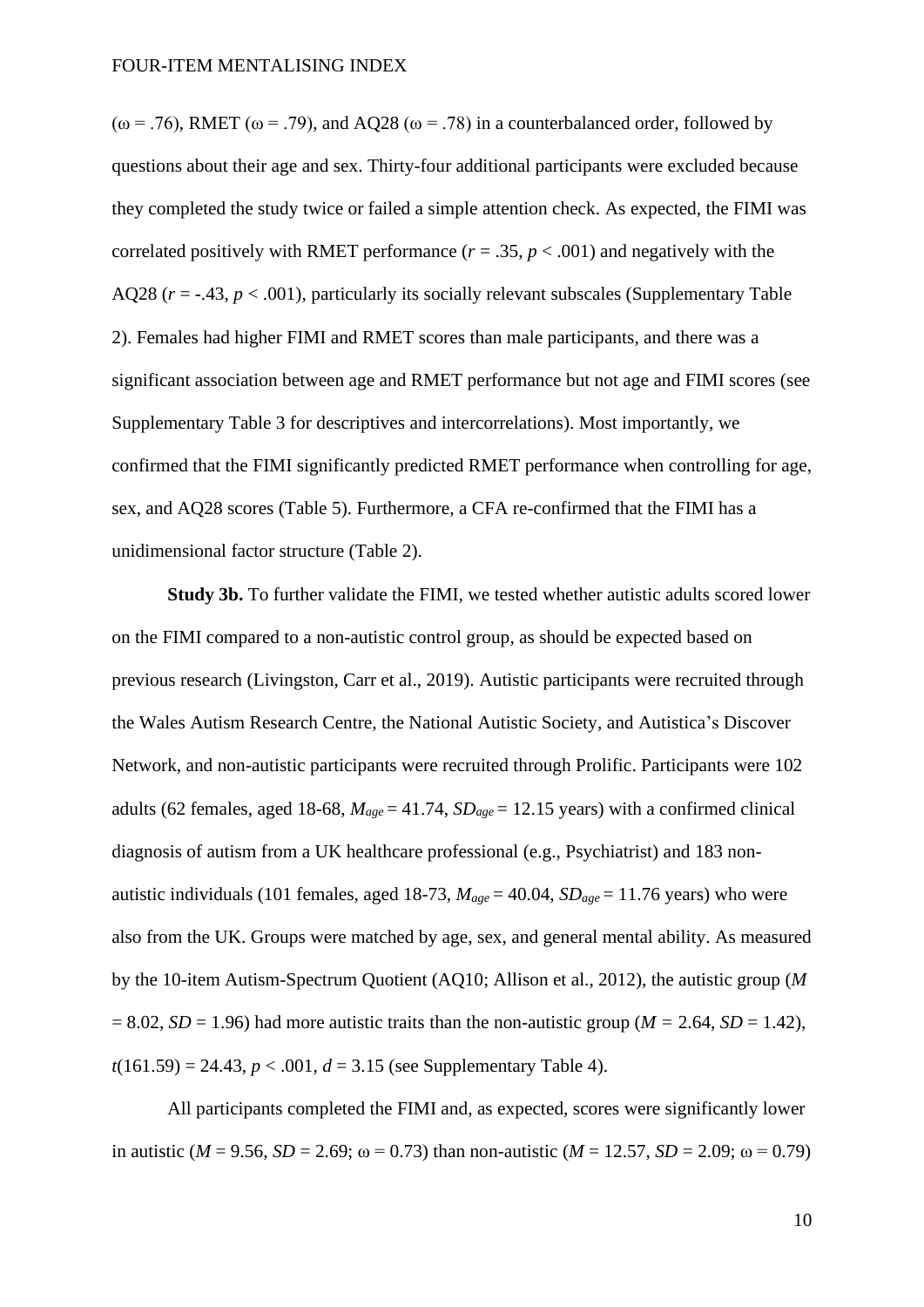participants,  $t(169.88) = 9.78$ ,  $p < .001$ ,  $d = 1.25$ . Similarly, there was a negative association between the FIMI and AQ10 across groups,  $r = -.57$ ,  $p < .001$ , and within the autistic group, r  $=$  -.38  $p < .001$ . Replicating the CFA from Study 2a and 3a, the FIMI had a unidimensional factor structure (Table 2). To assess the appropriateness of our groupwise comparisons and the FIMI's use in future autism research, we tested if the FIMI measures the same construct in autistic and non-autistic people using MCFA. This confirmed that the FIMI was invariant to autism at the configural, metric, and scalar level, as evidenced by a non-significant change in CFI ( $\Delta$ CFI < .01; Table 3). Overall, Study 3 supported the FIMI's validity, given its associations with i) an existing measure of mentalising, ii) autistic traits in the general population, and iii) clinically diagnosed autism.

### **Discussion**

In view of ongoing concerns regarding the conceptual clarity and psychometric validity of existing measures of social cognition (Murphy & Lilienfeld, 2019; Olderbak et al., 2019; Quesque & Rossetti, 2020), we developed the FIMI to selectively measure mentalising ability without it being conflated with other social-cognitive constructs (e.g., empathy), which was possible given our approach to carefully selecting mentalising items for the FIMI (Study 1). This was supported by our analyses showing that the FIMI has a robust unidimensional factor structure and acceptable-to-good internal consistency (Study 2a) and test-retest reliability (Study 2b).

In developing the FIMI, we have neither shown nor claim that mentalising is entirely separable from other social and non-social cognitive constructs. Indeed, mentalising, empathy, and domain-general cognitive processes, like executive function, are likely to be in(ter)dependant (Happé et al., 2017). The FIMI should help to further our understanding of these relationships by facilitating future research on quantifying the extent of the overlap (or lack thereof) between these constructs, and therefore it has potential to contribute to several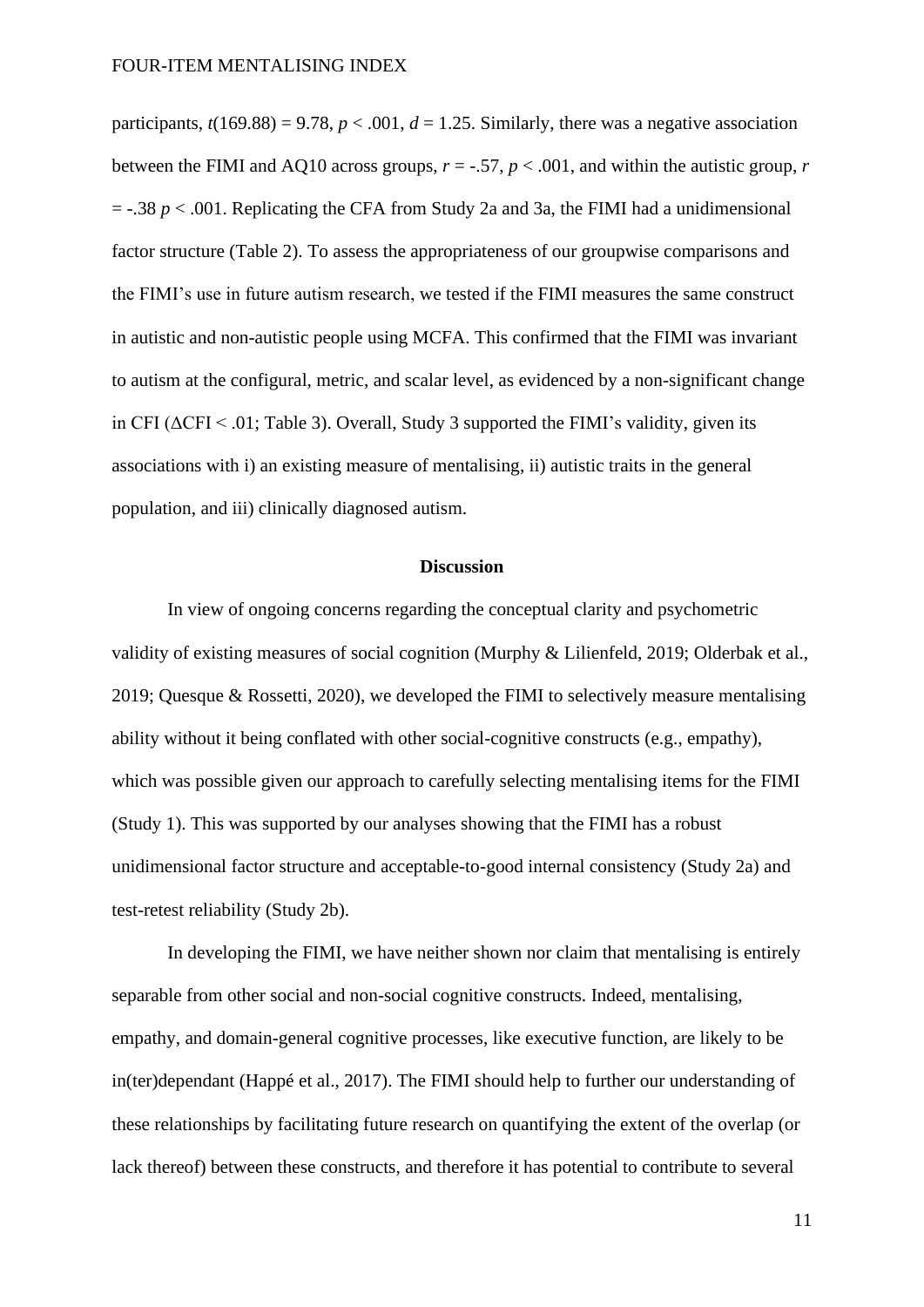domains of psychological science. Similarly, because we showed that the FIMI measures the same construct in males and females, its future use will also help to address outstanding questions on sex differences in social cognition and behaviour, particularly in clinical groups with atypical social cognition and uneven sex ratios (e.g., autism, Loomes et al., 2017; social anxiety disorder, Asher et al., 2017). More generally, there has been surprisingly little analysis of sex-based measurement invariance of mentalising and other social-cognition measures, which, as reported in the present study, will be useful to conduct in future research.

A potential limitation of short measures, like the FIMI, is their proneness to measurement error if they are not carefully designed (see Ziegler et al., 2014). Encouragingly, however, the FIMI's internal consistency was acceptable-to-good, in both autistic and non-autistic people, and we found a satisfactory range of scores for a short measure, even within the autistic group (Table 4). Further, Study 3 helped to assuage concerns about the FIMI's reliability and validity. Because the FIMI was significantly associated with performance on an existing measure of mentalising ability, even when accounting for age, sex, and autistic traits, we report strong evidence that it is capturing meaningful individual differences in mentalising. It is particularly noteworthy that the FIMI was more strongly associated with the refined RMET than a well-established measure of autistic traits that has long been associated with performance on the RMET and other mentalising tasks (i.e., Table 5; see Olderbak et al., 2015). Together, these results indicate that, despite its brevity, the FIMI is well designed to quantify individual differences in mentalising.

Our findings also indicate that adults have insight into their social-cognitive processing, thereby addressing recent concerns that social-cognitive abilities may not be measured through self-report scales (e.g., Murphy & Lilienfeld, 2019). The development of the FIMI and Study 3's results showing a link between self-report and objective measures of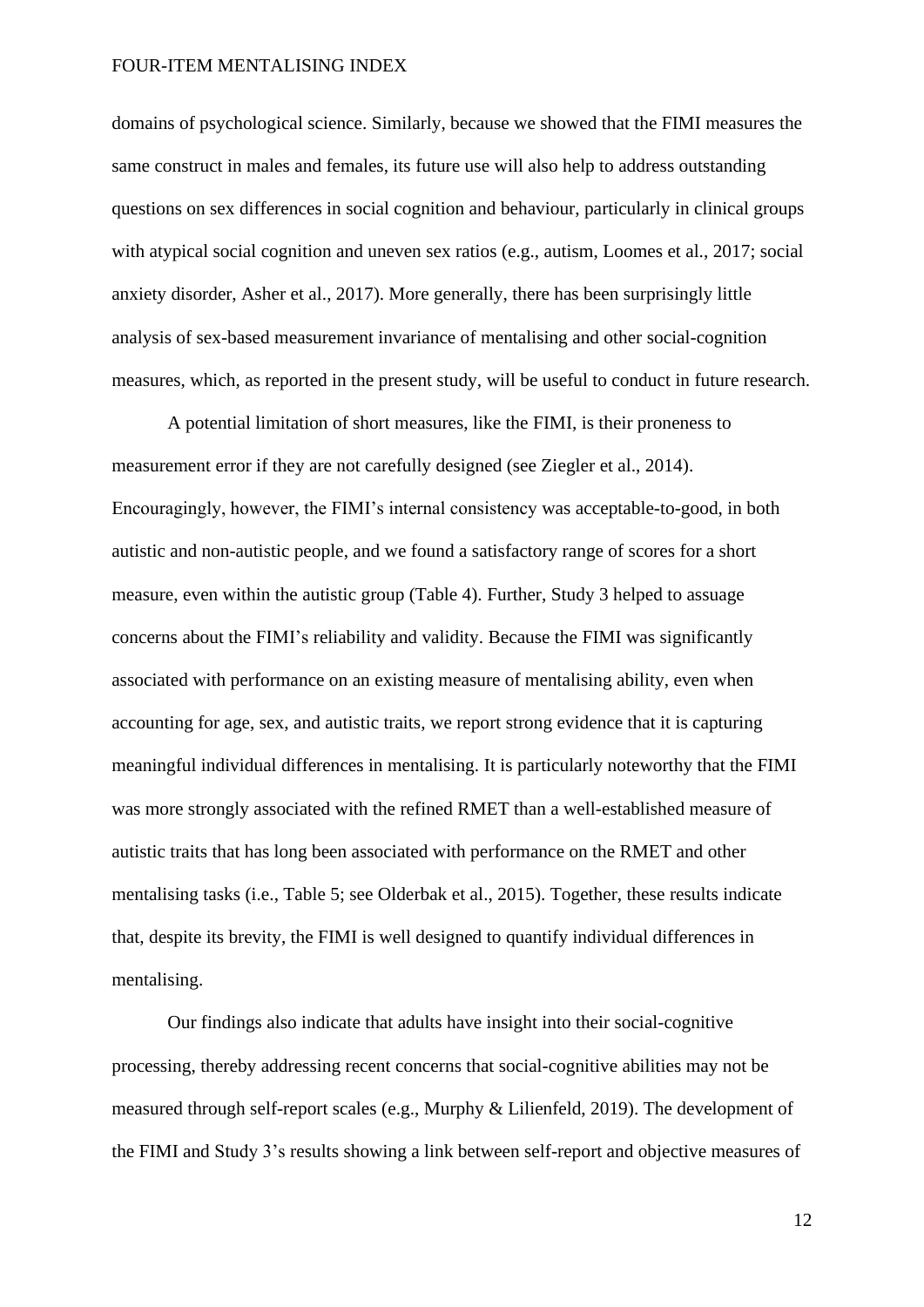mentalising, will contribute to and prompt further investigation into this important, underresearched topic. This will not be straightforward as there are ongoing debates about the validity of many cognitive and experimental measures of social cognition (e.g., Livingston, Carr et al., 2019; Quesque & Rossetti, 2020). It will be difficult to investigate people's insight into their social cognition while it remains unclear exactly which processes are measured in experimental cognitive tasks (e.g., Santiesteban et al., 2015). By using the FIMI, it will be possible to reliably measure 'subjective' mentalising ability, which may feed into refining 'objective' cognitive measures of mentalising. This process will particularly benefit from psychometric analyses, as conducted in the present study, which are often missing in social cognition research (see Olderbak et al., 2019). The FIMI therefore could complement rather than replace cognitive measures of social cognition, which, in turn, will serve to improve both self-report and cognitive measures of mentalising.

The use of the FIMI in clinically relevant research and practice was supported by Study 3, which also demonstrated support for the construct validity of the FIMI. That is, we found clear associations between the FIMI and autism. Indeed, the effect size of the difference between autistic and non-autistic people was larger than recent studies using cognitive measures of mentalising in autism (e.g., Murray et al., 2017). These results are consistent with longstanding theory and empirical reports of autism-related mentalising difficulties (e.g., Livingston, Carr et al., 2019). Importantly, we also showed that the FIMI is invariant to autism, thereby supporting its use to measure and/or compare mentalising in autistic and non-autistic people. An association between autistic traits and the FIMI *within* the autistic group also suggests that the FIMI potentially measures clinically meaningful mentalising differences. Although finding autism-related mentalising difficulties may not seem particularly novel, Study 3b is the first to quantify *self-reported* mentalising difficulties in autism *and* the first using an instrument that has formally been shown to be invariant to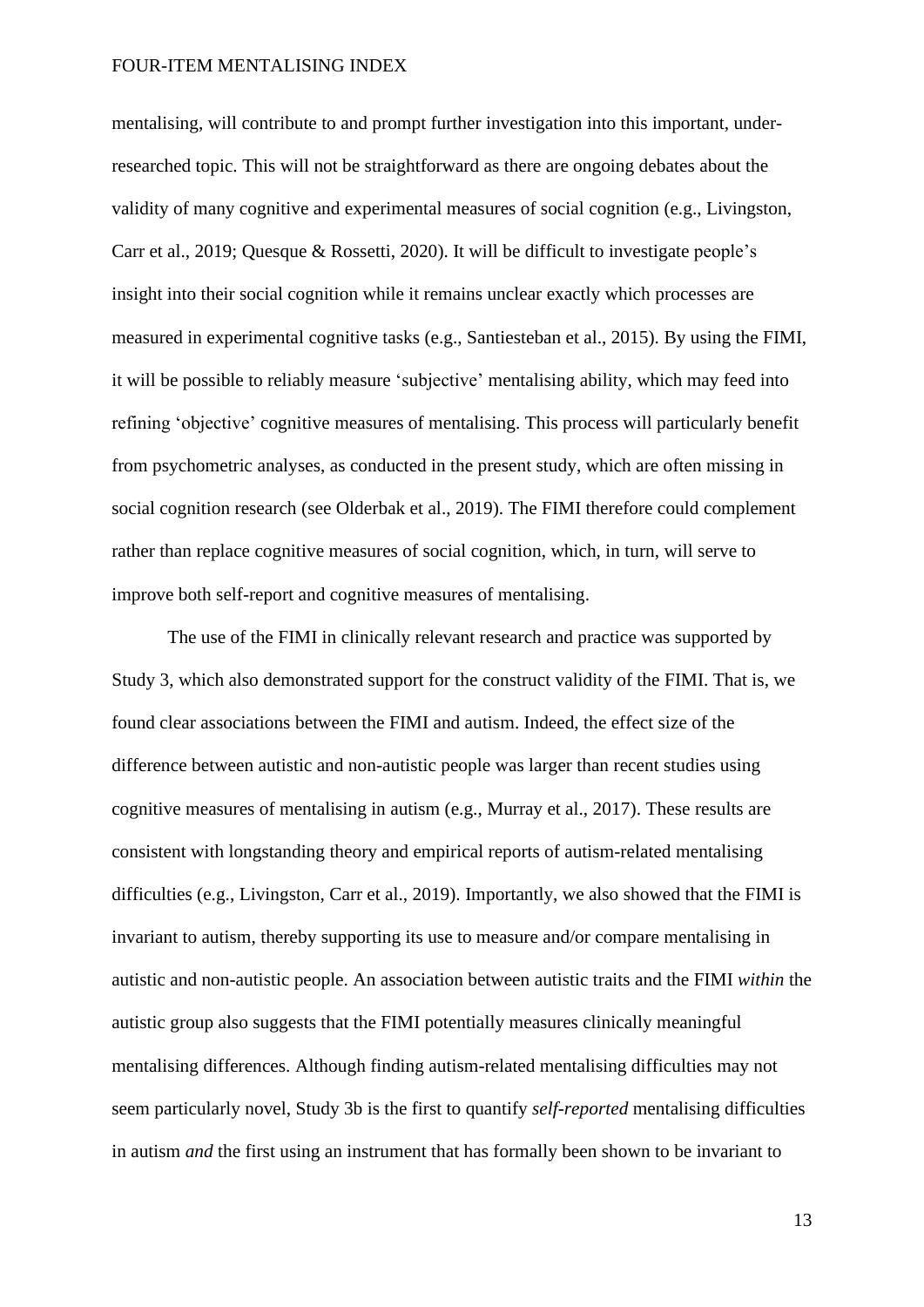autism. Together, Study 3 provides validation for the FIMI and fresh support for theories about atypical mentalising in autism.

Moving forward, the FIMI may be useful to gain insight into autistic people's internal experiences and thereby inform diagnosis and social support interventions. In particular, the FIMI may be critical for understanding social difficulties in autistic people who use compensatory strategies, which many existing social-cognitive tasks seem unable to capture (see Livingston, Shah et al., 2019). Given its brevity, the FIMI may also have utility in timerestricted clinical settings. Although the FIMI is shown to be suitable for use in autistic people, further investigation will be required in other clinical groups where atypical mentalising has been reported (e.g., social anxiety disorder). More broadly, the FIMI may prove useful in large-scale studies, including online and/or population-based studies, towards addressing important questions about developmental trajectories, genetic underpinnings, and individual differences pertaining to (a)typical mentalising (see Livingston & Happé, in press). A limitation of the current study is that we only explored age- and sex- related mentalising differences while developing the FIMI. However, given the FIMI's brevity, it will be feasible to use it in future large-scale studies to address outstanding questions on other sociodemographic predictors of mentalising (e.g., socioeconomic status; Pluck et al., in press).

### **Summary & Conclusion**

In summary, we report the development and validation of the FIMI, the first selfreport measure of mentalising. To develop this measure, we drew from an existing self-report measure of social cognition to derive 4 items putatively measuring mentalising ability (Study 1). Following changes to these items to construct the FIMI, we demonstrated its internal consistency, unidimensional factor structure, invariance to participant sex, and test-retest reliability (Study 2). Finally, we confirmed relationships between the FIMI and existing measures of mentalising and autism, suggesting it has good construct validity (Study 3).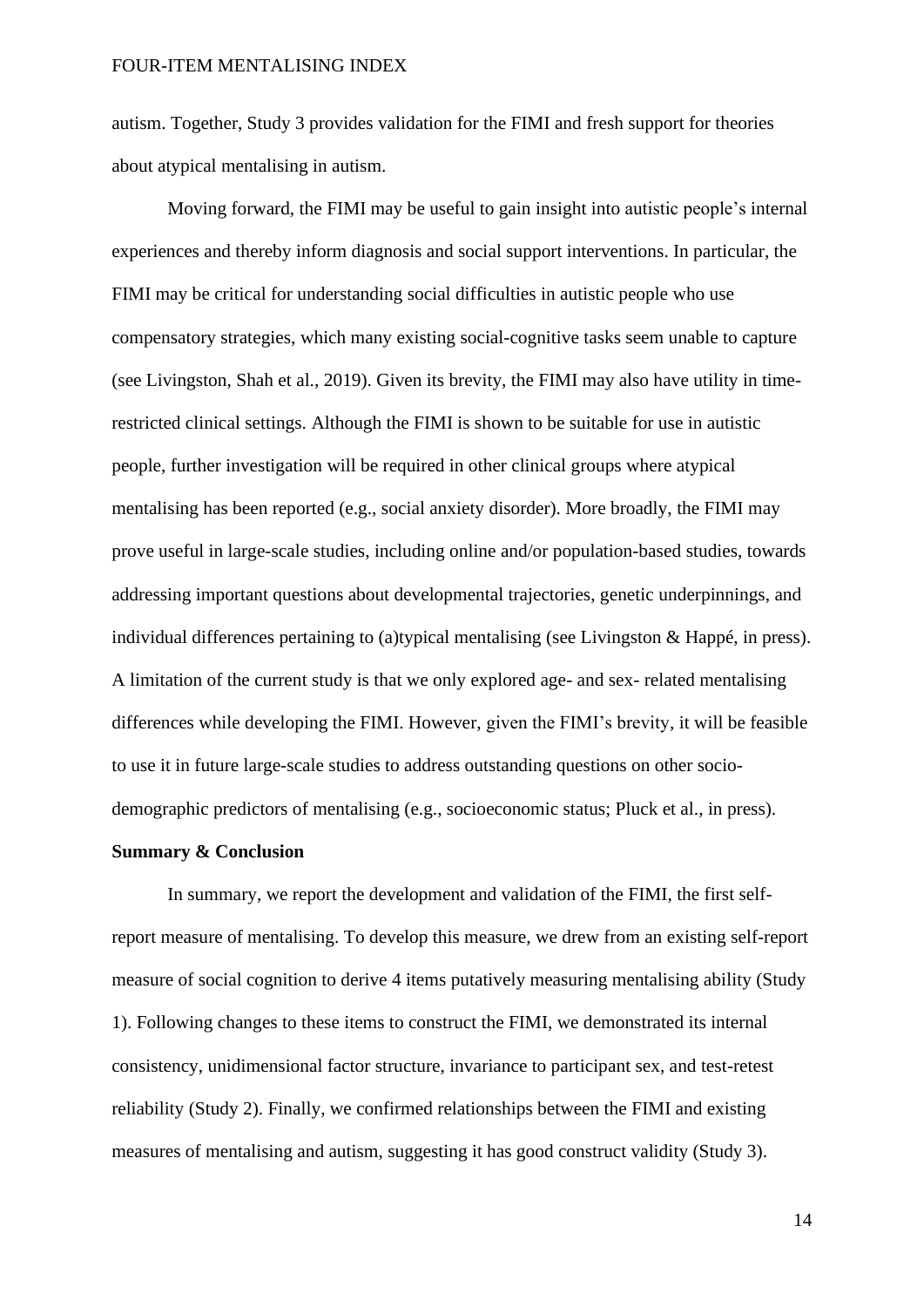Together, our studies show that the FIMI is a conceptually and psychometrically robust measure of mentalising, suitable for use in autistic and non-autistic adults. The FIMI will help to address limitations in previous mentalising research and is likely to be useful for clinicians interested in (a)typical social cognition.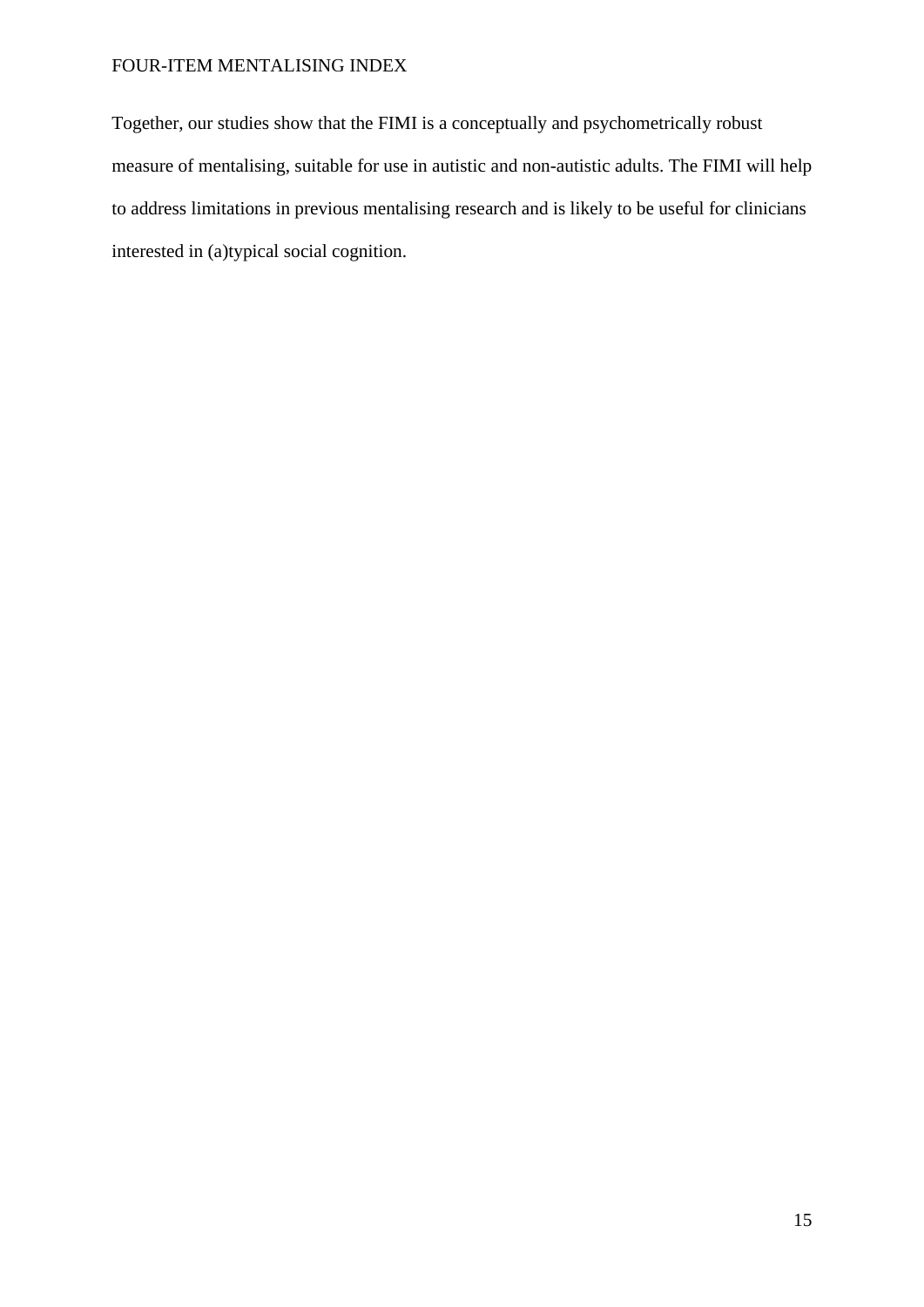### **References**

- Allison, C., Auyeung, B., & Baron-Cohen, S. (2012). Toward brief "red flags" for autism screening: The Short Autism Spectrum Quotient and Short Quantitative Checklist in 1,000 cases and 3,000 controls. *Journal of the American Academy of Child & Adolescent Psychiatry*, *51*(2), 202-212.
- Asher, M., Asnaani, A., & Aderka, I. M. (2017). Gender differences in social anxiety disorder: A review. *Clinical Psychology Review*, *56*, 1-12.
- Bernaards, C. A., & Jennrich, R. I. (2005). Gradient projection algorithms and software for arbitrary rotation criteria in factor analysis. *Educational and Psychological Measurement*, *65*(5), 676-696. https://cran.r-

project.org/web/packages/GPArotation/index.html

- Carpenter, S. (2018). Ten steps in scale development and reporting: A guide for researchers. *Communication Methods and Measures*, *12*(1), 25-44.
- Condon, D. M., & Revelle, W. (2014). The International Cognitive Ability Resource: Development and initial validation of a public-domain measure. *Intelligence*, *43*, 52- 64.
- Happé, F. G. (1994). An advanced test of theory of mind: Understanding of story characters' thoughts and feelings by able autistic, mentally handicapped, and normal children and adults. *Journal of Autism and Developmental Disorders*, *24*(2), 129-154.
- Happé, F., Cook, J. L., & Bird, G. (2017). The structure of social cognition: In(ter)dependence of sociocognitive processes. *Annual Review of Psychology*, *68*, 243-267.
- Henry, J. D., Phillips, L. H., Ruffman, T., & Bailey, P. E. (2013). A meta-analytic review of age differences in theory of mind. *Psychology and Aging*, *28*(3), 826-839.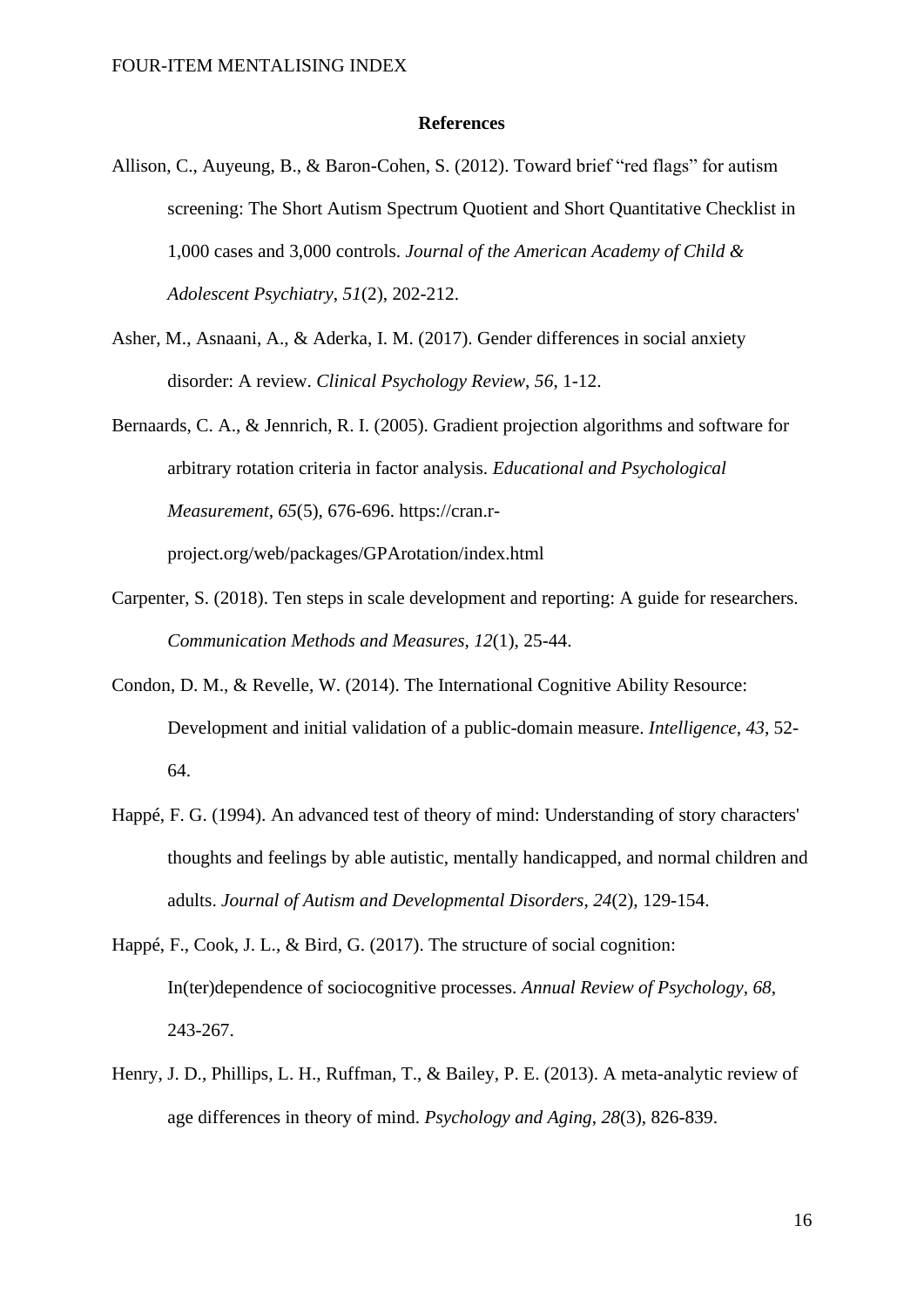- Hoekstra, R. A., Vinkhuyzen, A. A., Wheelwright, S., Bartels, M., Boomsma, D. I., Baron-Cohen, S., Posthuma, D., & Van Der Sluis, S. (2011). The construction and validation of an abridged version of the Autism-Spectrum Quotient (AQ-Short). *Journal of Autism and Developmental Disorders*, *41*(5), 589-596.
- Jorgensen, T. D., Pornprasertmanit, S., Schoemann, A. M., & Rosseel, Y. (2018). semTools: Useful tools for structural equation modeling. https://CRAN. Rcran.rproject.org/package=web/packages/semTools/index.html
- Lever, A. G., & Geurts, H. M. (2016). Age-related differences in cognition across the adult lifespan in Autism Spectrum Disorder. *Autism Research*, *9*(6), 666-676.
- Livingston, L. A., & Happé, F. (in press). Understanding atypical social behaviour through social cognitive theory: Lessons from autism. In, H. J., Ferguson, V. E. A., Brunsdon & E. E. F. Bradford (Eds.), *The cognitive basis of social interaction across the lifespan*. Oxford University Press.
- Livingston, L. A., Carr, B., & Shah, P. (2019). Recent advances and new directions in measuring theory of mind in autistic adults. *Journal of Autism and Developmental Disorders*, *49*(4), 1738-1744.
- Livingston, L. A., Shah, P., & Happé, F. (2019). Compensatory strategies below the behavioural surface in autism: a qualitative study. *The Lancet Psychiatry*, *6*(9), 766- 777.
- Loomes, R., Hull, L., & Mandy, W. (2017). What is the male-to-female ratio in Autism Spectrum Disorder? A systematic review and meta-analysis. *Journal of the American Academy of Child & Adolescent Psychiatry*, *56*(6), 466-474.
- McGrath, R. E. (2005). Conceptual complexity and construct validity. *Journal of Personality Assessment*, *85*(2), 112-124.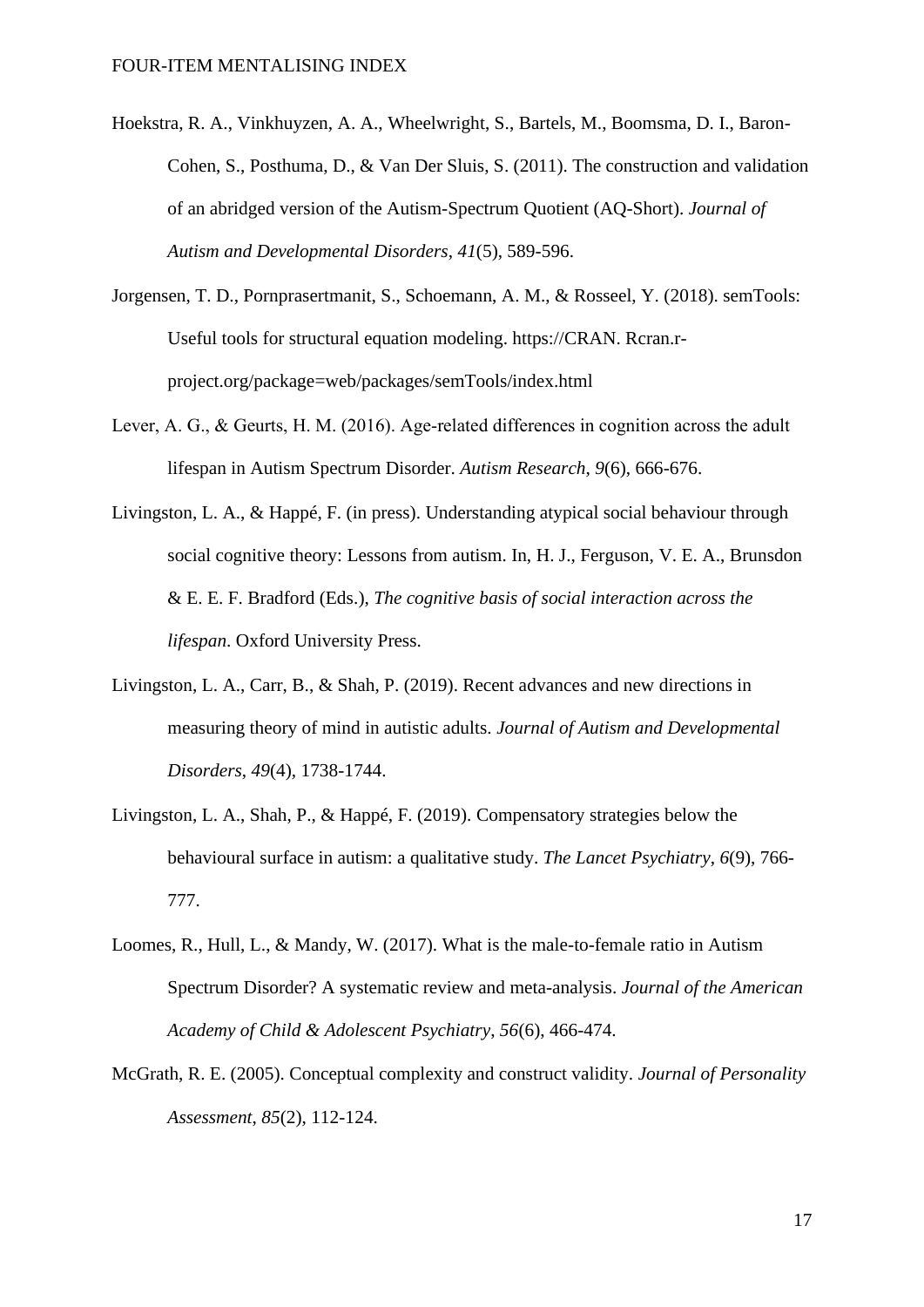- Morrison, K. E., Pinkham, A. E., Kelsven, S., Ludwig, K., Penn, D. L., & Sasson, N. J. (2019). Psychometric evaluation of social cognitive measures for adults with autism. *Autism Research*, *12*(5), 766-778.
- Murphy, B. A., & Lilienfeld, S. O. (2019). Are self-report cognitive empathy ratings valid proxies for cognitive empathy ability? Negligible meta-analytic relations with behavioral task performance. *Psychological Assessment*, *31*(8), 1062-10691072.
- Murray, K., Johnston, K., Cunnane, H., Kerr, C., Spain, D., Gillan, N., Hammond, N., Murphy, D., & Happé, F. (2017). A new test of advanced theory of mind: The "Strange Stories Film Task" captures social processing differences in adults with Autism Spectrum Disorders. *Autism Research*, *10*(6), 1120-1132.
- Navarro, E., Goring, S. A., & Conway, A. R. A. (in press). The relationship between theory of mind and intelligence: A formative g approach. *Intelligence.*
- Olderbak, S., Geiger, M., & Wilhelm, O. (2019). A call for revamping socio-emotional ability research in autism. *Behavioral and Brain Sciences*, *42,* e104.
- Olderbak, S., Wilhelm, O., Olaru, G., Geiger, M., Brenneman, M. W., & Roberts, R. D. (2015). A psychometric analysis of the reading the mind in the eyes test: toward a brief form for research and applied settings. *Frontiers in Psychology*, *6*, 1503.
- Pluck, G., Córdova, M. A., Bock, C., Chalen, I., & Trueba, A. F. (in press). Socio‐economic status, executive functions, and theory of mind ability in adolescents: Relationships with language ability and cortisol. *British Journal of Developmental Psychology*. doi[:10.1111/bjdp.12354](https://doi.org/10.1111/bjdp.12354)
- Preckel, K., Kanske, P., & Singer, T. (2018). On the interaction of social affect and cognition: empathy, compassion and theory of mind. *Current Opinion in Behavioral Sciences*, *19*, 1-6.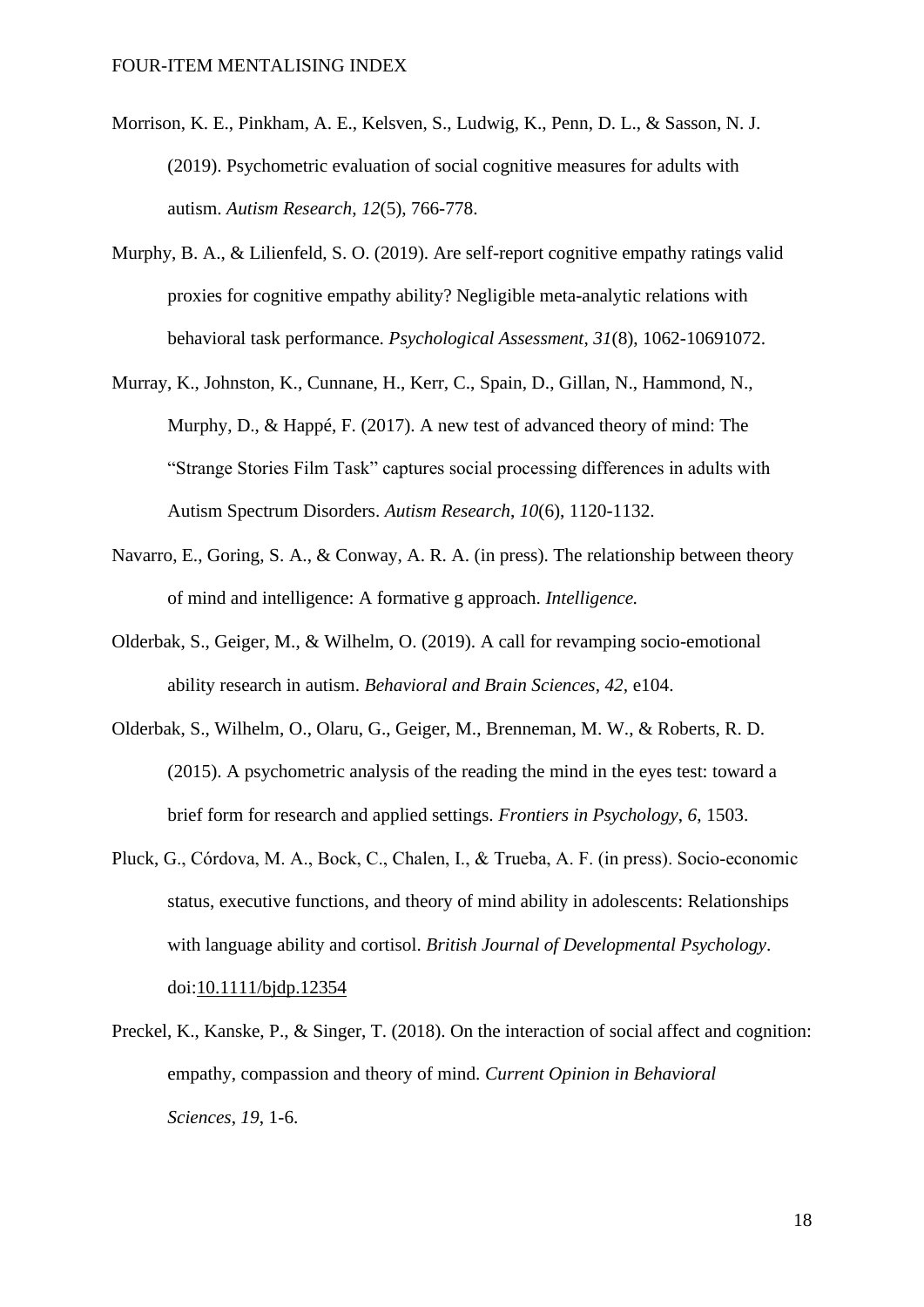- Quesque, F., & Rossetti, Y. (2020). What do theory-of-mind tasks actually measure? Theory and practice. *Perspectives on Psychological Science*, *15*(2), 384-396.
- Reniers, R. L., Corcoran, R., Drake, R., Shryane, N. M., & Völlm, B. A. (2011). The QCAE: A questionnaire of cognitive and affective empathy. *Journal of Personality Assessment*, *93*(1), 84-95.
- Revelle, W. (2018). psych: Procedures for personality and psychological research., psychometric, and personality research. Northwestern University, Evanston. https://cran.rprojectr-project.org/web/packages/psych/index.html
- Rosseel. Y. (2012). Lavaan: An R Package for Structural Equation Modeling. *Journal of Statistical Software*, *48*(2), 1-36. https://cran.rproject.org/web/packages/lavaan/index.html
- Rueda, P., Fernández-Berrocal, P., & Baron-Cohen, S. (2015). Dissociation between cognitive and affective empathy in youth with Asperger Syndrome. *European Journal of Developmental Psychology*, *12*(1), 85-98.
- Santiesteban, I., Shah, P., White, S., Bird, G., & Heyes, C. (2015). Mentalizing or submentalizing in a communication task? Evidence from autism and a camera control. *Psychonomic Bulletin & Review*, *22*, 844-849.
- Satorra, A. (2000). Scaled and adjusted restricted tests in multi-sample analysis of moment structures. In R. D. H. Heijmans, D. S. G. Pollock, & A. Satorra (Eds.), *Innovations in multivariate statistical analysis*. *A Festschrift for Heinz Neudecker* (pp.233-247). Kluwer Academic Publishers.
- Shah, P., Livingston, L. A., Callan, M. J., & Player, L. (2019). Trait autism is a better predictor of empathy than alexithymia. *Journal of Autism and Developmental Disorders*, *49*(10), 3956-3964.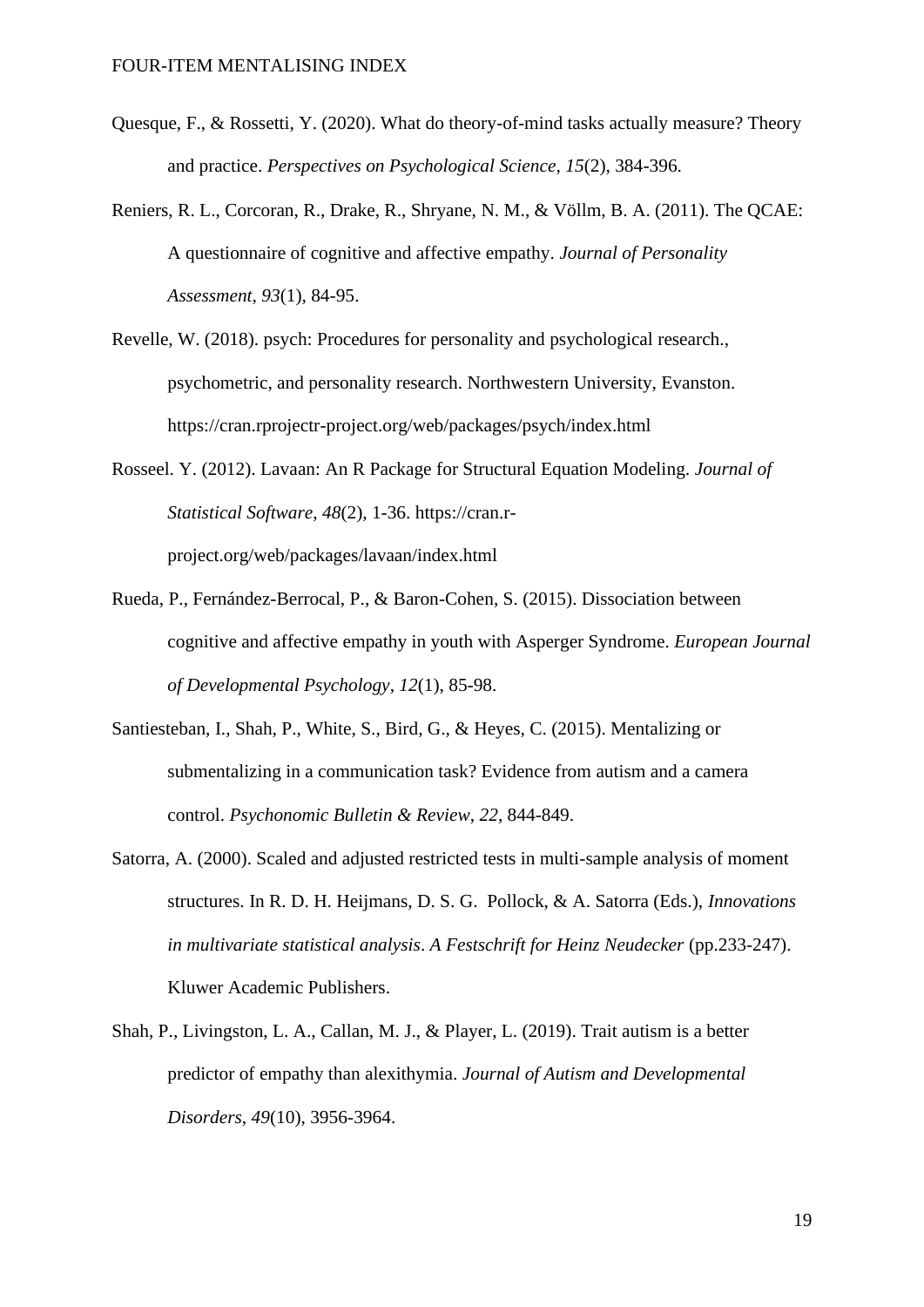- Svetina, D., Rutkowski, L., & Rutkowski, D. (2019). Multiple-group invariance with categorical outcomes using updated guidelines: an illustration using M plus and the Lavaan/semTools packages. *Structural Equation Modeling: A Multidisciplinary Journal*, *27*(1), 111-130.
- Taylor, E. C., Livingston, L. A., Callan, M. J., & Shah, P. (2019). Divergent contributions of autistic traits to social psychological knowledge. *Proceedings of the National Academy of Sciences*, *116*(51), 25378-25379.
- Warnell, K. R., & Redcay, E. (2019). Minimal coherence among varied theory of mind measures in childhood and adulthood. *Cognition*, *191*, 103997.
- White, S. J., Coniston, D., Rogers, R., & Frith, U. (2011). Developing the Frith-Happé Animations: A quick and objective test of Theory of Mind for adults with autism. *Autism Research*, *4*(2), 149-154.
- Wu, H., & Estabrook, R. (2016). Identification of confirmatory factor analysis models of different levels of invariance for ordered categorical outcomes. *Psychometrika*, *81*(4), 1014-1045.
- Ziegler, M., Kemper, C. J., & Kruyen, P. (2014). Short scales–Five misunderstandings and ways to overcome them. *Journal of Individual Differences*, *35*(4), 185-189.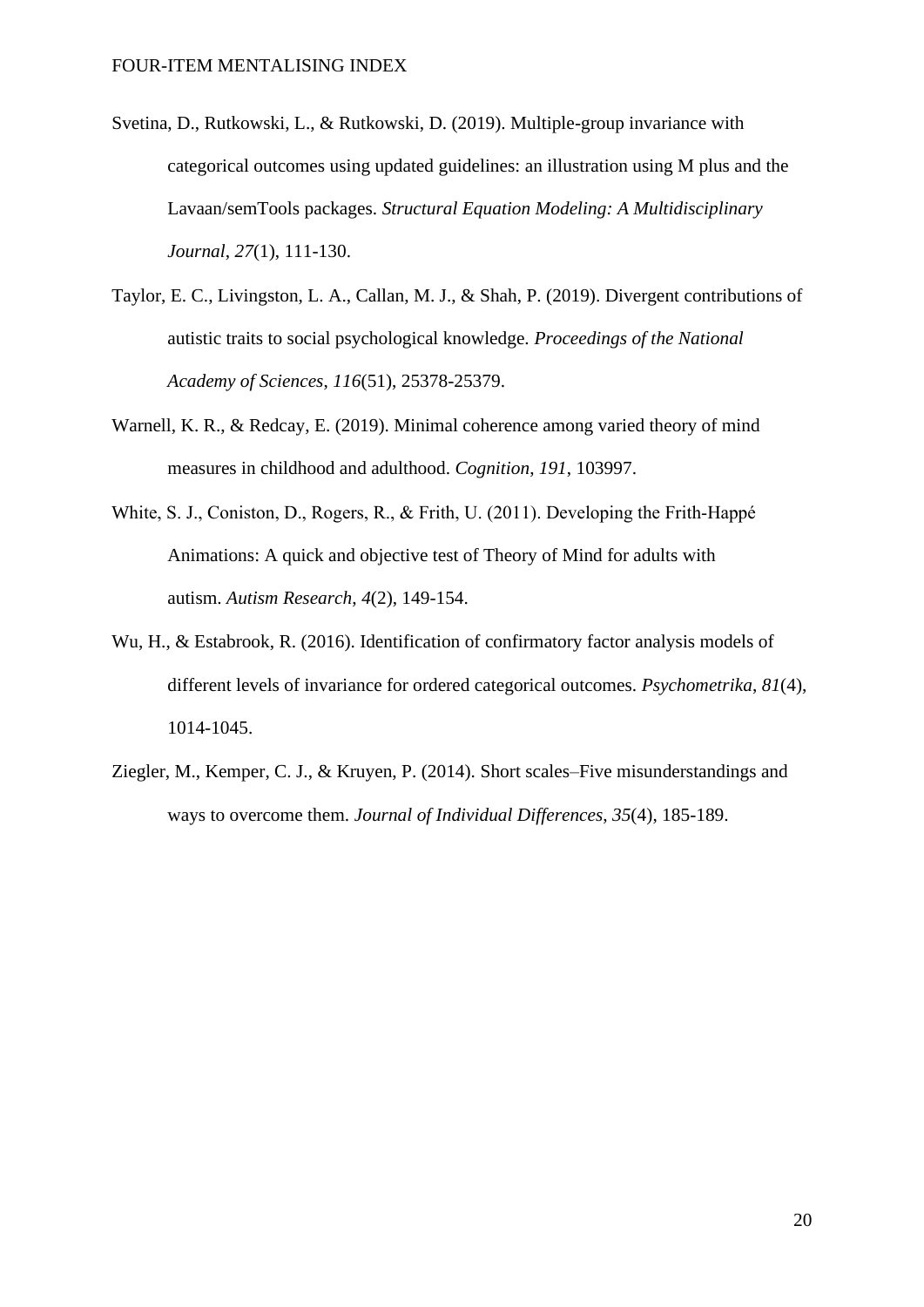## **Tables**

|                                                                                                   |              | EFA (Study 1a) | CFA (Study 1b) |                |  |
|---------------------------------------------------------------------------------------------------|--------------|----------------|----------------|----------------|--|
| Item                                                                                              | Factor       | Factor         | Factor         | Factor         |  |
|                                                                                                   | $\mathbf{1}$ | $\overline{2}$ | 1              | $\overline{2}$ |  |
| I can easily tell if someone else wants to enter a<br>conversation (15)                           | .58          | .10            | .67            |                |  |
| I can pick up quickly if someone says one thing but<br>means another $(16)$                       | .72          | $-.10$         | .62            |                |  |
| I can sense if I am intruding, even if the other person<br>does not tell me $(24)$                | .57          | .09            | .56            |                |  |
| I can easily work out what another person might want<br>to talk about $(25)$                      | .67          | .05            | .65            |                |  |
| I am good at predicting what someone will do (27)                                                 | .56          | .00            | .69            |                |  |
| I find it easy to put myself in somebody else's<br>shoes $(18)$                                   | .04          | .73            |                | .69            |  |
| I sometimes find it difficult to see things from the<br>"other guy's" point of view (1, Reversed) | $-.12$       | .65            |                | .48            |  |
| I sometimes try to understand my friends better                                                   |              |                |                |                |  |
| by imagining how things look from their                                                           | .13          | .57            |                | .59            |  |
| perspective (4)                                                                                   |              |                |                |                |  |
| I can usually appreciate the other person's<br>viewpoint, even if I do not agree with it $(28)$   | .06          | .51            |                | .66            |  |

Table 1. *Factor Loadings for Non-emotional Items of the QCAE (Studies 1a and 1b).*

*Note.* Potential mentalising items are presented in bold font (note the wording is amended for the FIMI, see Table 2). QCAE: Questionnaire of Cognitive and Affective Empathy; EFA: Exploratory Factor Analysis; CFA: Confirmatory Factor Analysis. Original QCAE item numbers are in parentheses.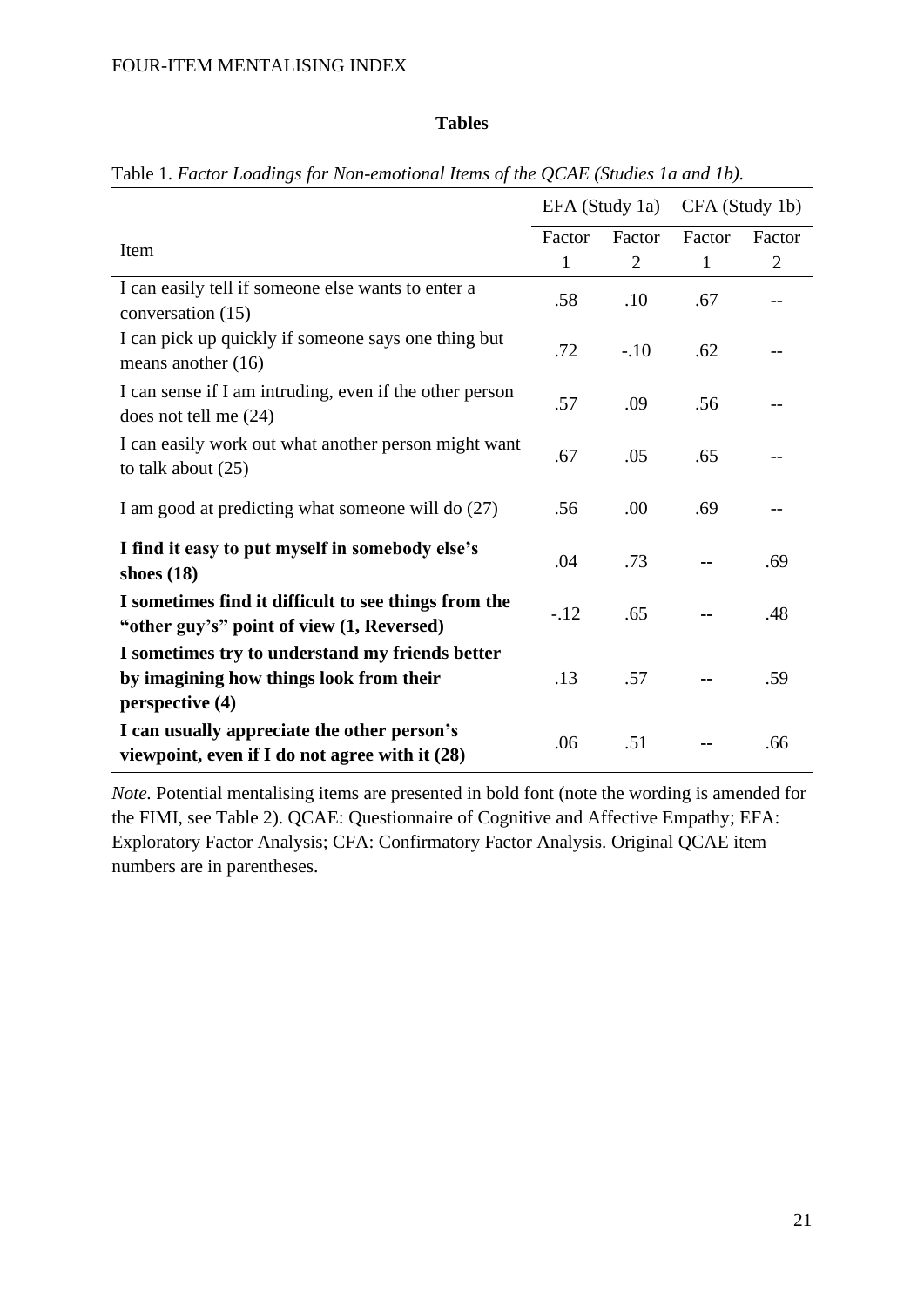| Table 2. Factor Loadings for the FIMI Items Across Studies using Confirmatory Factor |  |
|--------------------------------------------------------------------------------------|--|
| Analysis (CFAs) of a Single-Factor Model.                                            |  |

| Item |                                                                                                           | Study | Study | Study          |
|------|-----------------------------------------------------------------------------------------------------------|-------|-------|----------------|
|      |                                                                                                           | 2a    | 3a    | 3 <sub>b</sub> |
|      | 1. I find it easy to put myself in somebody else's shoes                                                  | .80   | .79   | .79            |
|      | 2. I sometimes find it difficult to see things from other<br>people's point of view (Reversed)            | .60   | .45   | .77            |
|      | 3. I sometimes try to understand my friends better by<br>imagining how things look from their perspective | .60   | .72   | .62            |
|      | 4. I can usually understand another person's viewpoint,<br>even if it differs from my own                 | .60   | .69   | .73            |

*Note.* All CFAs indicated that the FIMI had a unidimensional factor structure, with excellent fit indices across all the studies (Study 2a:  $\chi^2$  (2) = 8.41, *p* = .015; CFI > .99; TLI = .99; RMSEA = .04; SRMR= .01; Study 3a:  $\chi^2$  (2) = 9.50,  $p = .009$ ; CFI = .99, TLI = .96, RMSEA  $= .09$ , SRMR  $= .03$ ; Study 3b:  $\chi^2$  (2)  $= 2.72$ ,  $p = .26$ ; CFI > .99, TLI  $= .99$ , RMSEA  $= .04$ ,  $SRMR = .02$ ).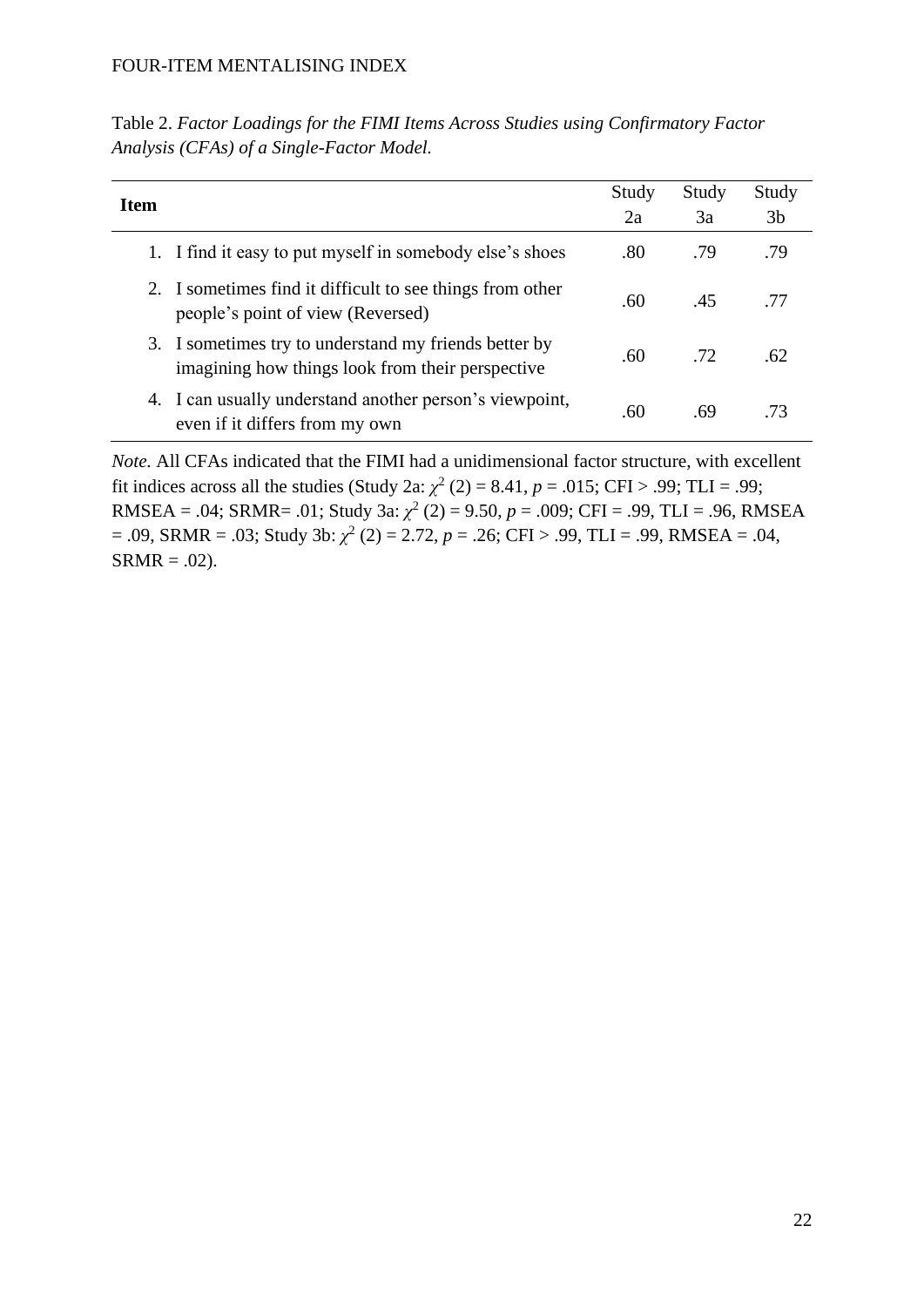|        |            | $\chi^2$ |                 | $df \Delta \chi^2$                                 |            |                         |            | CFI ACFI TLI RMSEA | <b>SRMR</b> |
|--------|------------|----------|-----------------|----------------------------------------------------|------------|-------------------------|------------|--------------------|-------------|
| Sex    | Configural | 9.29     | $\overline{4}$  |                                                    | > 99       |                         | .99        | .04                | .01         |
|        | Metric     | 10.95    | $\overline{7}$  | 1.66                                               |            | $>99$ <.01              | $> 99$ .02 |                    | .01         |
|        | Scalar     | 12.74    |                 | 10 1.79                                            | $>99$ <.01 |                         | >99        | .02                | .02         |
|        | Strict     |          |                 | $19.51 \quad 14 \quad 6.77 \quad >.99 \quad < .01$ |            |                         | $> 99$ .02 |                    | .02         |
| Autism | Configural | 13.84 4  |                 |                                                    | .97        |                         | .90        | .13                | .03         |
|        | Metric     | 18.57    | $7\overline{ }$ | 4.73                                               | .96        | $\langle -0.01 \rangle$ | .93        | .11                | .05         |
|        | Scalar     | 24.10    |                 | 10 5.53                                            | .95        | $<-.01$                 | .94        | .10                | .05         |
|        | Strict     | 94.39    | 14              | 70.30                                              | .71        | $\leftarrow 24$         | .76        | .20                | .12         |

Table 3. *Measurement Invariance of the FIMI by Sex (Study 2a) and Autism (Study 3b).*

*Note:* χ²: chi-square goodness of fit test; df: degrees of freedom; CFI: Comparative Fit Index; TLI: Tucker-Lewis Index; RMSEA: Root Mean Squared Error of Approximation; SRMR: Standardised Root Mean Squared Residual. Strict invariance, which tests equivalence of residuals between groups, was neither expected nor obtained given the generally higher level of variance typically found in autistic compared to non-autistic groups.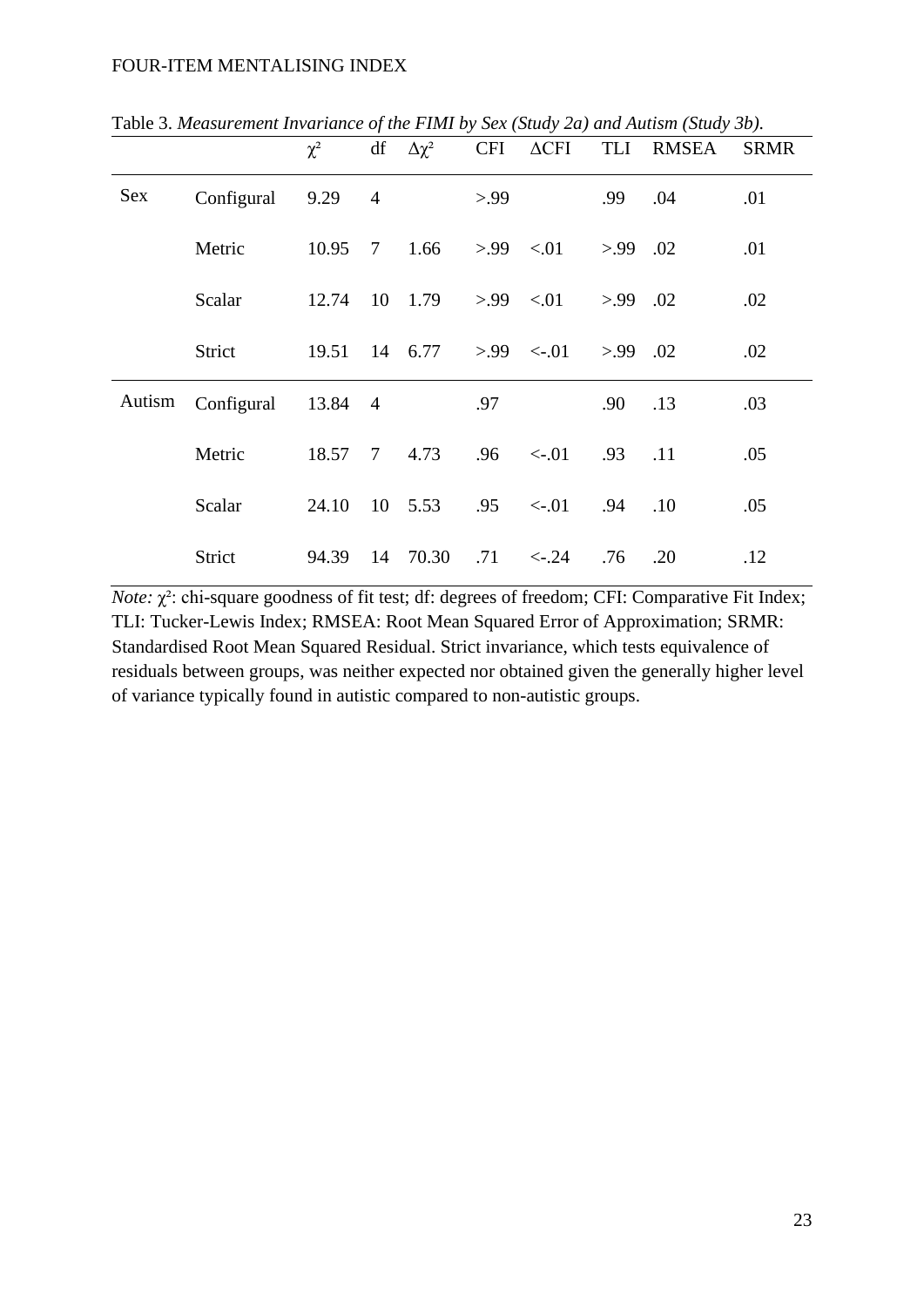|                  | Study   |                          |                          |         |                           |                            |                                |  |
|------------------|---------|--------------------------|--------------------------|---------|---------------------------|----------------------------|--------------------------------|--|
| <b>Statistic</b> | 2a      | 2 <sub>b</sub><br>Week 1 | 2 <sub>b</sub><br>Week 8 | 3a      | 3 <sub>b</sub><br>Overall | 3 <sub>b</sub><br>Autistic | 3 <sub>b</sub><br>Non-autistic |  |
| Mean             | 12.39   | 12.91                    | 13.34                    | 12.25   | 11.49                     | 9.56                       | 12.57                          |  |
|                  | (.05)   | (.15)                    | (.15)                    | (.11)   | (.16)                     | (.27)                      | (.15)                          |  |
| Variance         | 5.29    | 2.50                     | 2.59                     | 5.79    | 7.46                      | 7.22                       | 4.37                           |  |
| SD               | 2.30    | 1.58                     | 1.61                     | 2.41    | 2.73                      | 2.69                       | 2.09                           |  |
| Range            | 12      | 8                        | 7                        | 12      | 12                        | 12                         | 12                             |  |
| <b>IQR</b>       | 3       | $\overline{2}$           | 3                        | 3       | 3                         | 3                          | 3                              |  |
| <b>Skewness</b>  | $-0.36$ | $-0.17$                  | $-0.03$                  | $-0.22$ | $-0.52$                   | $-0.09$                    | $-0.37$                        |  |
|                  | (.06)   | (.23)                    | (.23)                    | (.11)   | (.14)                     | (.24)                      | (.18)                          |  |
|                  | 0.12    | 0.09                     | $-0.58$                  | 0.11    | 0.09                      | $-0.41$                    | 0.75                           |  |
| Kurtosis         | (.11)   | (.45)                    | (.45)                    | (.22)   | (.29)                     | (.47)                      | (.36)                          |  |
| Median           | 12      | 13                       | 13                       | 12      | 12                        | 10                         | 12                             |  |
| <b>MAD</b>       | 2.97    | 1.48                     | 1.48                     | 1.48    | 2.97                      | 2.97                       | 1.48                           |  |
| Robust           |         |                          |                          |         |                           |                            |                                |  |

Table 4. *Detailed Descriptive Statistics of Total FIMI Score by Study*

*Note*. SD: Standard Deviation; IQR: Interquartile Range; MAD: Median Absolute Deviation. Standard Errors are in parentheses.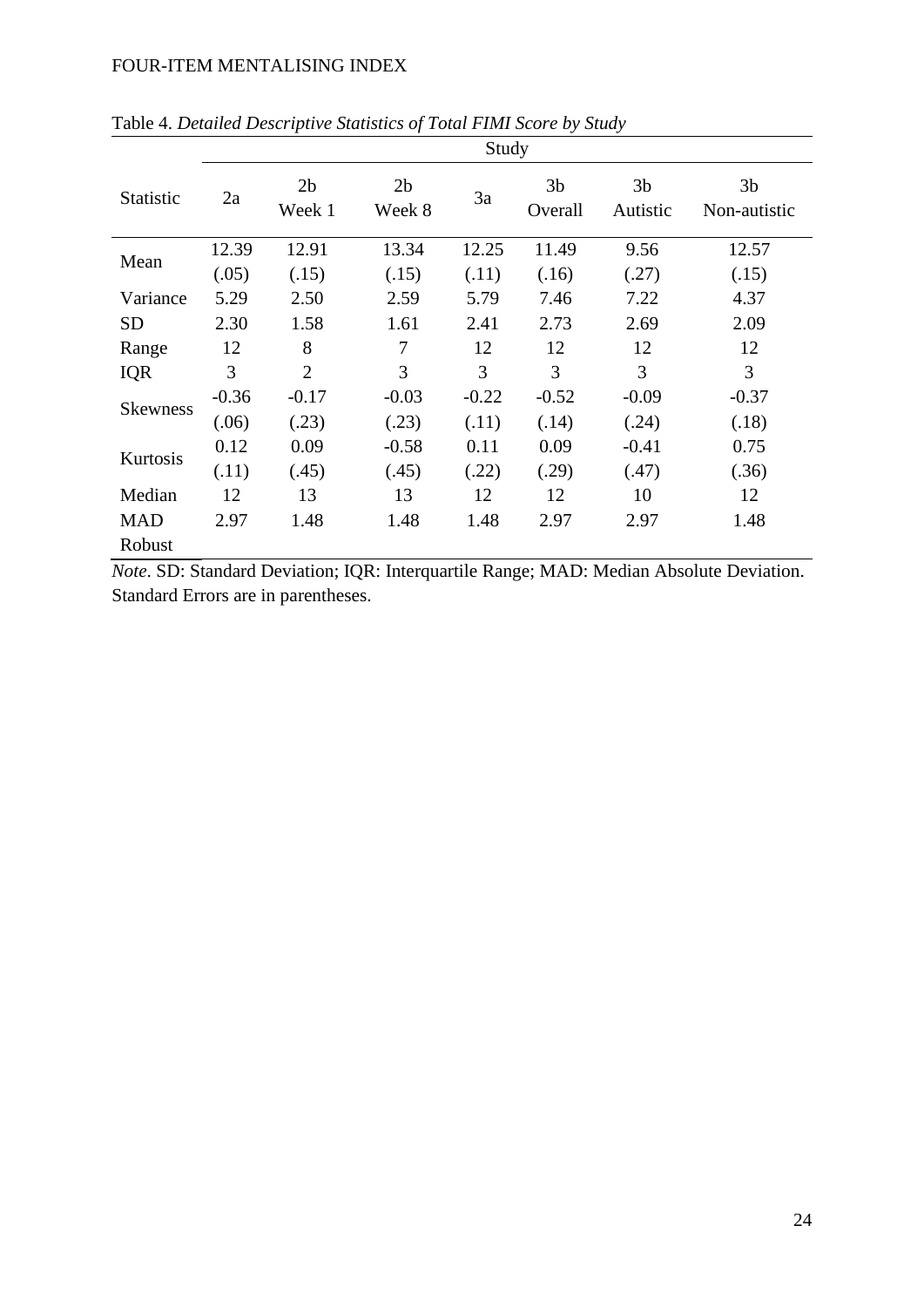|                        | <b>RMET</b> |      |         |              |                |        |         |            |
|------------------------|-------------|------|---------|--------------|----------------|--------|---------|------------|
|                        |             |      |         |              |                |        |         | 95% BCa CI |
| Predictors             | B           | SE B | $\beta$ | t            | $\overline{p}$ | $sr^2$ | Lower   | Upper      |
| <b>FIMI</b>            | .34         | .05  | .30     | 6.55         | < .001         | .07    | 0.24    | 0.44       |
| AQ28 (Autistic Traits) | $-.02$      | .01  |         | $-.05 -1.15$ | .25            | .00    | $-0.04$ | 0.01       |
| Age                    | .04         | .01  | .18     | 4.46         | < .001         | .03    | 0.03    | 0.06       |
| Sex                    | $-.49$      | .23  | $-.09$  | $-2.16$      | .031           | .01    | $-0.94$ | $-0.05$    |

Table 5. *Multiple Regression Analysis of the FIMI, AQ28, Age, and Sex Predicting RMET Performance (Study 3a).*

*Note.* Overall Model:  $F(4, 495) = 24.71$ ,  $p < .001$ ,  $R^2 = .17$ . Sex is coded as Males = 1, Females = 0. 95% Bias corrected and accelerated bootstrapped confidence intervals (95% BCa CI) are reported. RMET: Reading the Mind in the Eyes Test; FIMI: Four-Item Mentalising Index; AQ28: 28-item Autism-Spectrum Quotient.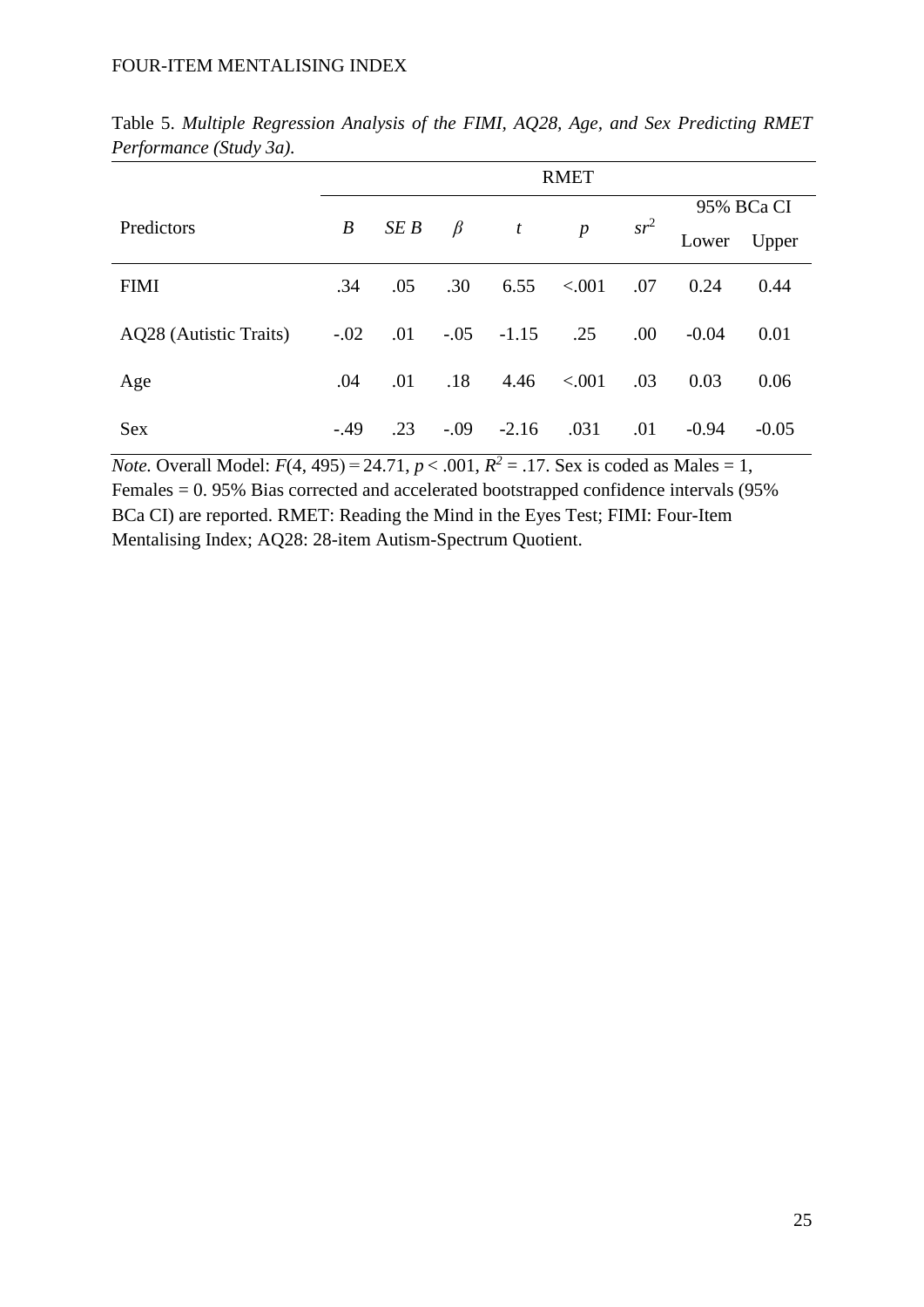### **Supplementary Materials**

Clutterbuck, R. A., Callan, M. J., Taylor, E. C., Livingston, L. A., & Shah, P. Development and validation of the Four-Item Mentalising Index (FIMI). *Psychological Assessment*.

# **Confirmatory Factor Analysis (CFA) using Weighted Least Square Mean and Variance adjusted (WLSMV) estimation**

Repeating CFAs in Study 1a data using WLSMV revealed an almost identical pattern of results as those using Maximum Likelihood (ML) estimation. Separating 9 non-emotional from 22 emotional  $(\chi^2)$  difference (1) = 57.74, *p* < .001), and 4 mentalising from 27 remaining QCAE items  $(\chi^2)$  difference (1) = 126.24, *p* < .001) in two-factor models had significantly better fit than a unifactorial model of all QCAE 31 items. All other repeated CFAs with WLSMV estimation produced similar results to ML, in terms of factor loadings, model fit indices, and measurement invariance across Studies 1-3 (see Supplementary Tables 5-7).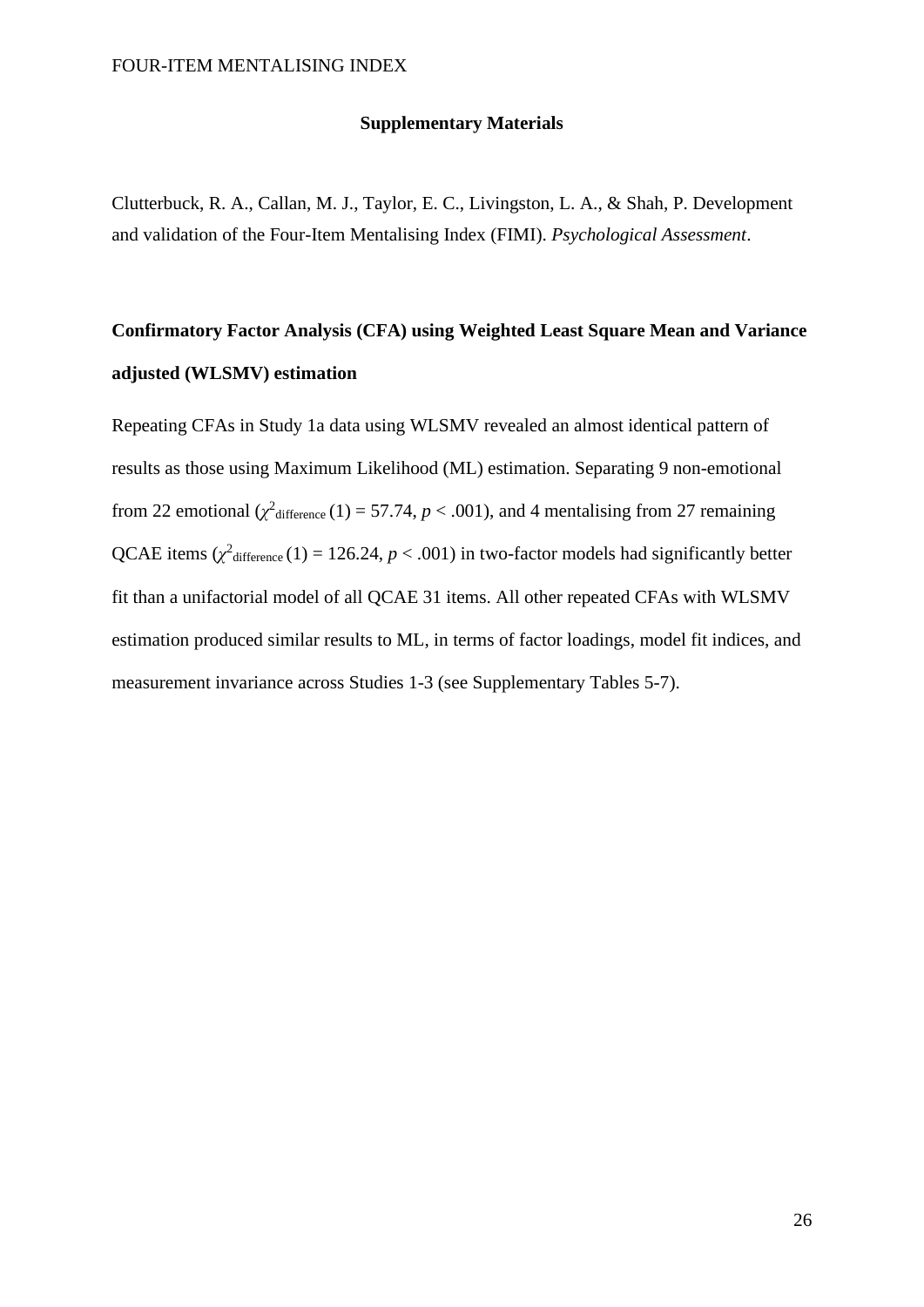# **Supplementary Table 1**

# **Inter-item Correlations of the Four-Item Mentalising Index (Study 2a).**

|                                        | M(SD)  | Skew   | Kurtosis                   | Q <sub>1</sub> | Q <sub>2</sub> | Q <sub>3</sub> | Q4 |
|----------------------------------------|--------|--------|----------------------------|----------------|----------------|----------------|----|
| Q1. I find it easy to put myself in    | 3.13   | $-.71$ | .22                        |                |                |                |    |
| somebody else's shoes                  | (0.78) |        |                            |                |                |                |    |
| Q2. I sometimes find it difficult to   | 2.75   | $-.15$ | $-0.80$                    | $.49*$         |                |                |    |
| see things from other people's point   | (0.89) |        |                            |                |                |                |    |
| of view (Reversed)                     |        |        |                            |                |                |                |    |
| Q3. I sometimes try to understand      | 3.30   | $-.87$ | .83                        |                | $.48*$ .33*    |                |    |
| my friends better by imagining how     | (0.70) |        |                            |                |                |                |    |
| things look from their perspective     |        |        |                            |                |                |                |    |
| Q4. I can usually understand another   | 3.21   | $-.62$ | $.43$ $.47*$ $.36*$ $.38*$ |                |                |                |    |
| person's viewpoint, even if it differs | (0.69) |        |                            |                |                |                |    |
| from my own                            |        |        |                            |                |                |                |    |
|                                        |        |        |                            |                |                |                |    |

*Note.* \**p* < .001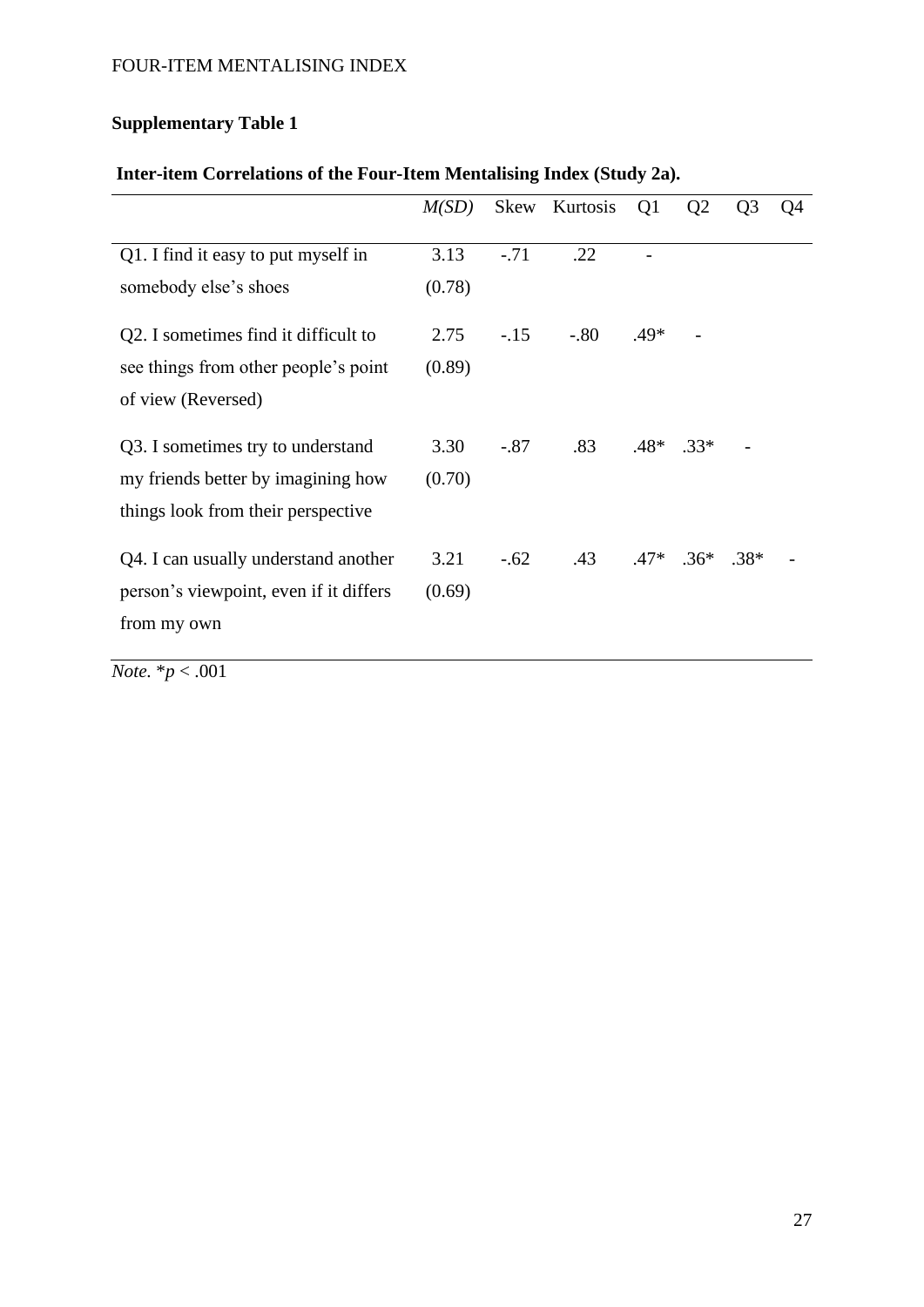## **Supplementary Table 2**

| Measure |                          | M(SD)       | $\mathbf{1}$             | $\overline{2}$ | 3       | $\overline{4}$  | 5       | 6      |
|---------|--------------------------|-------------|--------------------------|----------------|---------|-----------------|---------|--------|
|         | 1. FIMI                  | 12.25(2.41) | $\overline{\phantom{a}}$ |                |         |                 |         |        |
|         | 2. AQ28 Total            | 65.27(9.10) | $-43**$                  |                |         |                 |         |        |
|         | <b>AQ28 Subscales</b>    |             |                          |                |         |                 |         |        |
| 3.      | <b>Social Skills</b>     | 19.20(4.84) | $-.22**$                 | $.79**$        |         |                 |         |        |
|         | 4. Routine               | 7.48(1.82)  | $-16**$                  | $.48**$        | $.41**$ |                 |         |        |
| 5.      | Switching                | 8.91(2.06)  | $-.22**$                 | $.61**$        | $.46**$ | $.32**$         |         |        |
|         | 6. Imagination           | 16.55(3.77) | $-.59**$                 | $.66**$        | $.31**$ | $.17**$ $.31**$ |         |        |
| 7.      | Numbers $\&$<br>Patterns | 13.14(3.36) | .05                      | $.19**$        | $-15*$  | $-0.20**$       | $-15**$ | $-.06$ |

## **Correlations Between the FIMI and AQ28 Subscales (Study 3a).**

*Note.* Pearson's *r* values presented. AQ28: 28-item Autism-Spectrum Quotient. FIMI: Four-Item Mentalising Index.  $*p < .05$ ,  $**p < .001$ . We thank an anonymous reviewer for suggesting this analysis, which follows recent research on divergent contributions of autistic traits to social cognition (Taylor et al., 2019).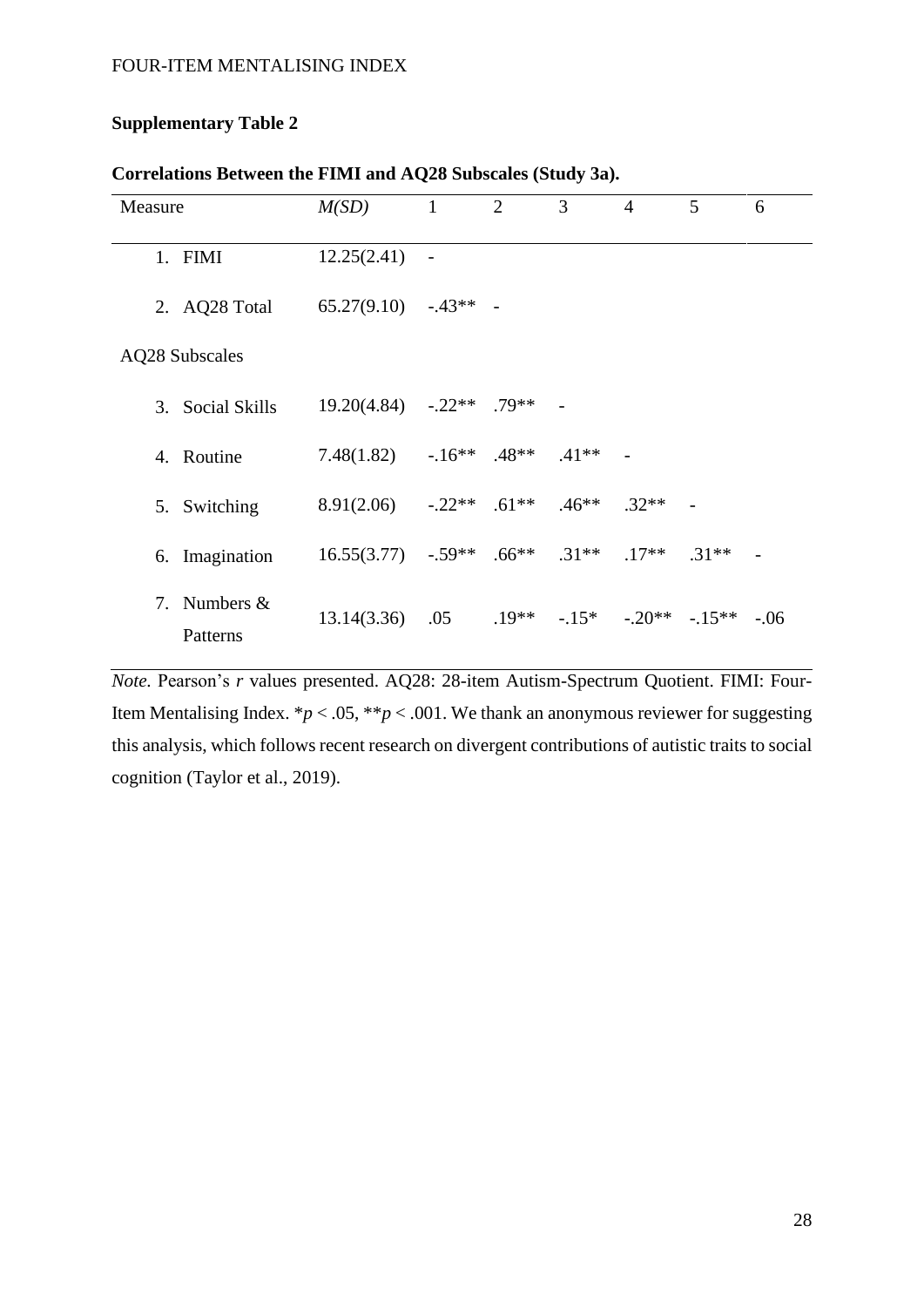# **Supplementary Table 3**

| Measure | M(SD)         |                          | $\overline{2}$           | 3                        | $\overline{4}$           | 5 |
|---------|---------------|--------------------------|--------------------------|--------------------------|--------------------------|---|
| 1. AQ28 | 65.27(9.10)   | $\overline{\phantom{a}}$ |                          |                          |                          |   |
| 2. RMET | 6.33(2.76)    | $-.20**$                 | $\overline{\phantom{0}}$ |                          |                          |   |
| 3. FIMI | 12.25(2.41)   | $-43**$                  | $.35**$                  | $\overline{\phantom{a}}$ |                          |   |
| 4. Age  | 37.29 (11.74) | $-.07$                   | $.22**$                  | .08                      | $\overline{\phantom{a}}$ |   |
| 5. Sex  | 0.49(0.50)    | .05                      | $-14*$                   | $-10*$                   | $-.09*$                  |   |

# **Descriptive Statistics and Intercorrelations (Study 3a).**

*Note.* Pearson's *r* values presented. AQ28: 28-item Autism-Spectrum Quotient. RMET: Reading the Mind in the Eyes Test. FIMI: Four-Item Mentalising Index. Sex is coded as Males  $= 1$ , Females  $= 0.$   $\frac{p}{6}$  < .05,  $\frac{p}{6}$  < .001.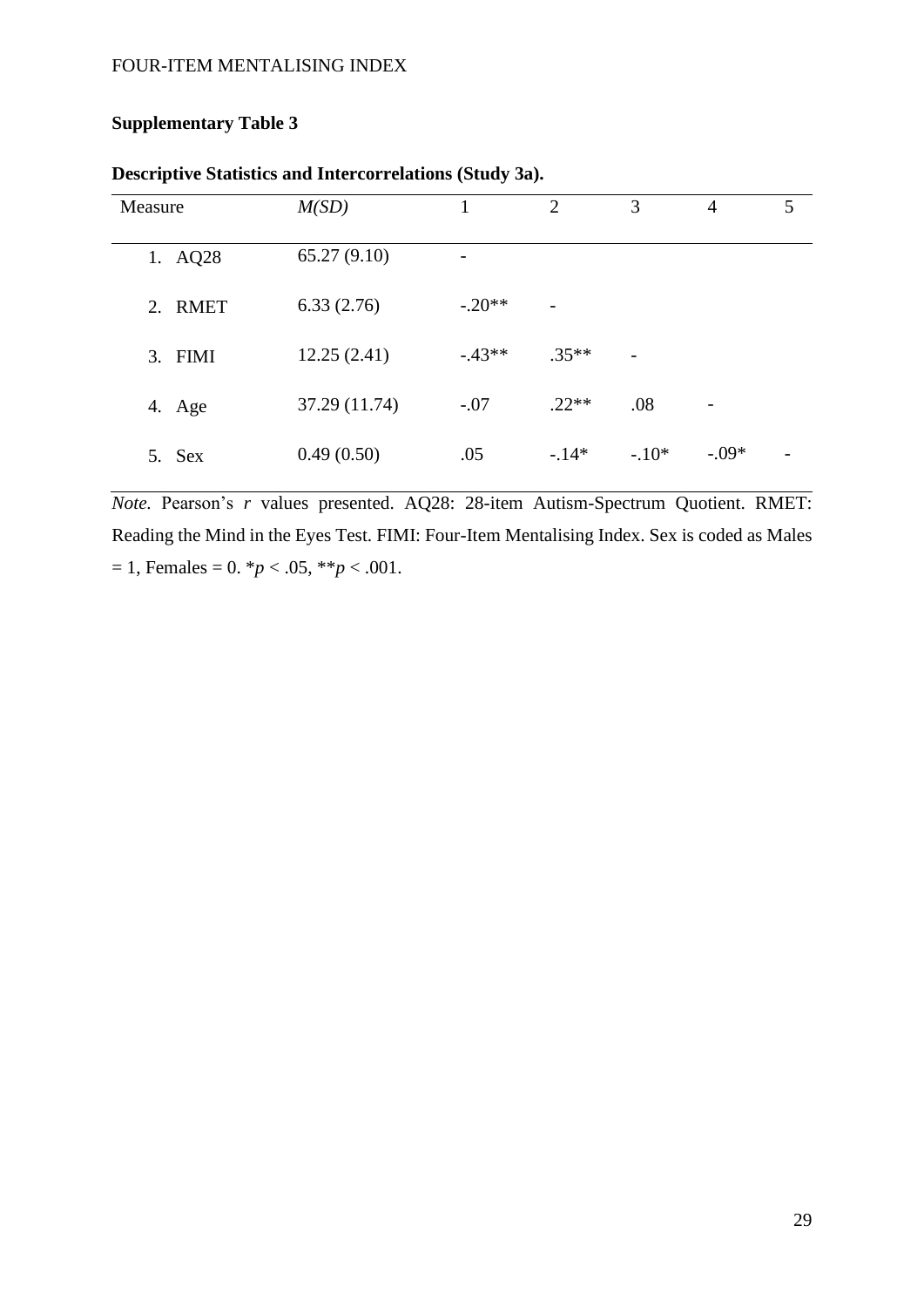# **Supplementary Table 4**

|                                  | Autistic<br>$(n = 102)$ | Non-Autistic<br>$(n = 183)$ | Range     | Group Difference                            |
|----------------------------------|-------------------------|-----------------------------|-----------|---------------------------------------------|
|                                  | M(SD)                   | M(SD)                       |           |                                             |
| Age                              | 41.74(12.15)            | 40.04(11.76)                | $18 - 73$ | $t(203.29) = 1.14, p = .25,$<br>$d = 0.14$  |
| <b>General Mental</b><br>Ability | 9.02(3.77)              | 8.58(3.07)                  | $4 - 16$  | $t(175.99) = 1.01, p = .31,$<br>$d = 0.13$  |
| $n$ Male, Female                 | 40, 62                  | 82, 101                     |           | $\chi(1) = 0.84, p = .36,$<br>$\Phi = 0.05$ |

*Participant Characteristics and Matching of the Autistic and Non-Autistic Groups (Study 3b).*

*Note.* General Mental Ability was quantified using the International Cognitive Ability Resource, which has previously demonstrated concurrent validity with in-person assessments (see Condon & Revelle, 2014). Cohen's *d* was interpreted as 0.2 = small, 0.5 = medium, and 0.8 = large effects. Phi  $\Phi$  is interpreted as 0.1 = small, 0.3 = medium, and 0.5 = large effects.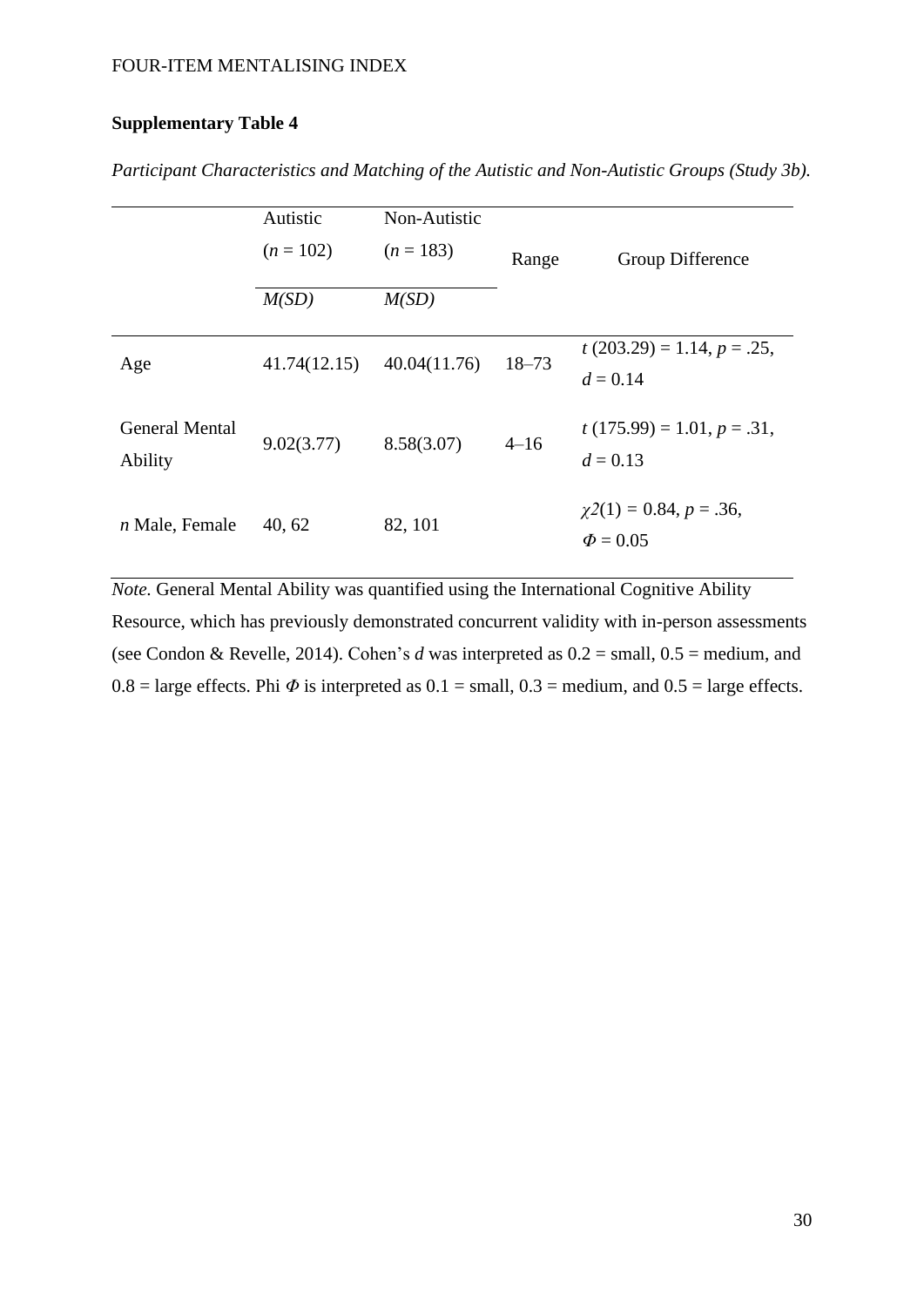### Supplementary Table 5

*Factor Loadings for Non-emotional Items of the QCAE (Study 1b) using Confirmatory Factor Analysis (CFA) with WLSMV Estimation of a Two-Factor Model.*

|                                                                                                   | Factor       | Factor         |
|---------------------------------------------------------------------------------------------------|--------------|----------------|
| Item                                                                                              | $\mathbf{1}$ | $\overline{2}$ |
| I can easily tell if someone else wants to enter a conversation (15)                              | .72          |                |
| I can pick up quickly if someone says one thing but means another (16)                            | .68          |                |
| I can sense if I am intruding, even if the other person does not tell me<br>(24)                  | .65          |                |
| I can easily work out what another person might want to talk about (25)                           | .72          |                |
| I am good at predicting what someone will do (27)                                                 | .77          |                |
| I find it easy to put myself in somebody else's shoes (18)                                        |              | .76            |
| I sometimes find it difficult to see things from the "other guy's"<br>point of view (1, Reversed) |              | .49            |
| I sometimes try to understand my friends better by imagining how                                  |              | .67            |
| things look from their perspective (4)                                                            |              |                |
| I can usually appreciate the other person's viewpoint, even if I do<br>not agree with it (28)     |              | .77            |

*Note.* Potential mentalising items are presented in bold font (note the wording is amended for the FIMI, see Supplementary Table 5). QCAE: Questionnaire of Cognitive and Affective Empathy. Original QCAE item numbers are shown in parentheses. CFA with WLSMV estimation showed that a 2-factor solution,  $\chi^2$  (26) = 126.02, *p* < .001; CFI = .96; TLI = .95; RMSEA = .08; SRMR = .05, was a better fit  $(\chi^2$ difference(1) = 120.35, *p* < .001) than a 1-factor solution,  $\chi^2$  (27) = 422.26, *p* < .001; CFI = .86; TLI = .81; RMSEA = .15; SRMR = .09.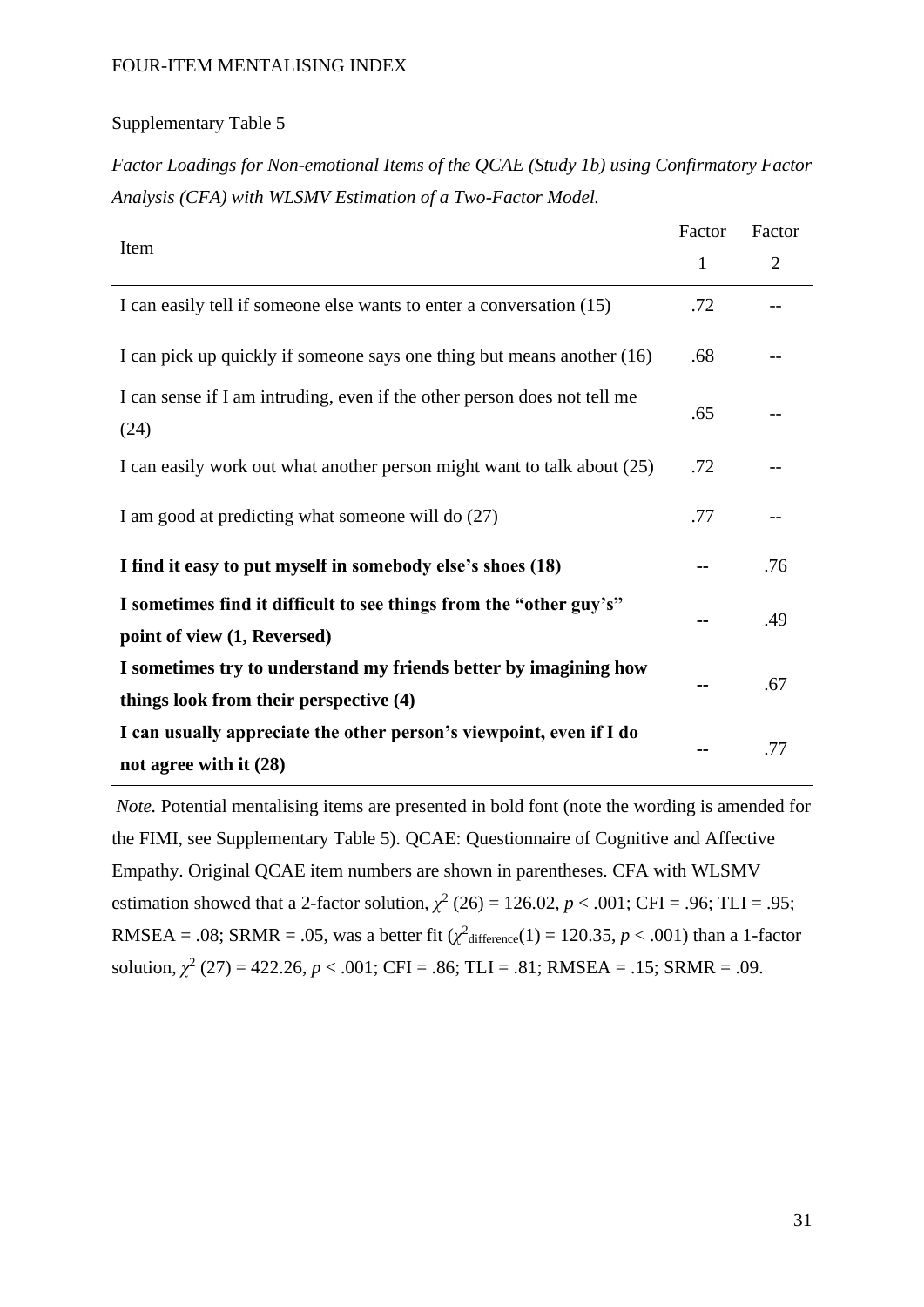## Supplementary Table 6

*Factor Loadings for the FIMI Items Across Studies using Confirmatory Factor Analysis (CFAs) with WLSMV Estimation of a Single-Factor Model.* 

| <b>Item</b>                                                                                               | Study | Study | Study |
|-----------------------------------------------------------------------------------------------------------|-------|-------|-------|
|                                                                                                           | 2a    | 3a    | 3b    |
| 5. I find it easy to put myself in somebody else's shoes                                                  | .87   | .87   | .84   |
| I sometimes find it difficult to see things from other<br>6.<br>people's point of view (Reversed)         | .65   | .52   | .83   |
| 7. I sometimes try to understand my friends better by<br>imagining how things look from their perspective | .67   | .79   | .68   |
| I can usually understand another person's viewpoint,<br>8.<br>even if it differs from my own              | .67   | .75   | .78   |

*Note.* Study 2a:  $\chi^2$  (2) = 11.13, *p* = .004; CFI > .99, TLI = .99, RMSEA = .05, SRMR = .01; Study 3a:  $\chi^2$  (2) = 11.40,  $p = .003$ ; CFI = .99, TLI = .98, RMSEA = .10 SRMR = .03; Study 3b: *χ* 2 (2) = 3.58, *p* = .17; CFI > .99, TLI > .99, RMSEA = .05, SRMR = .02.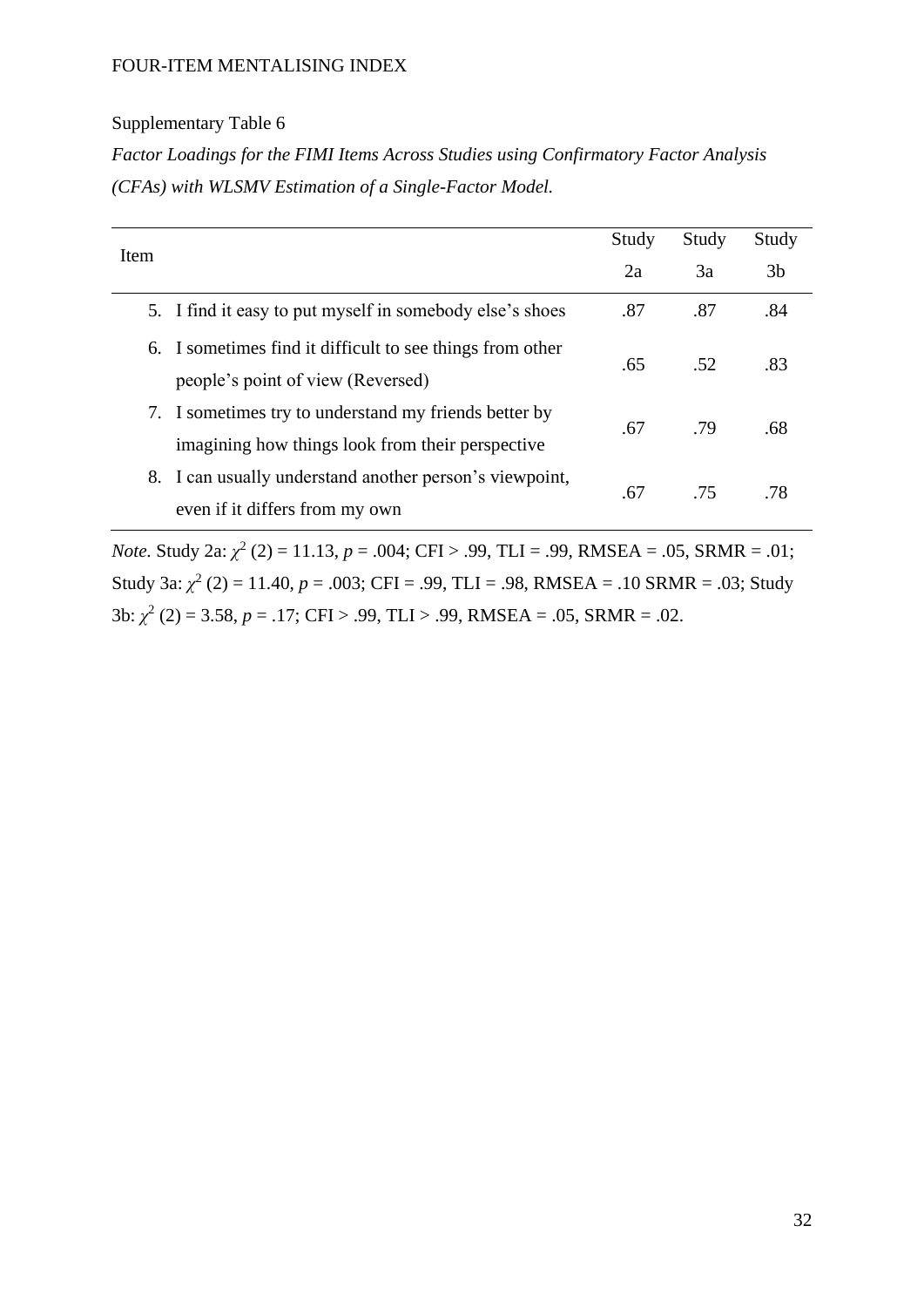### Supplementary Table 7

*Measurement Invariance of the FIMI by Sex (Study 2a) and Autism (Study 3b) using WLSMV Estimation Following Svetina et al. (2019; see also Wu & Estabrook, 2016).*

|        |                                        | Scaled<br>$\chi^2$ | df             | $\Delta \chi^2$ | Scaled<br><b>CFI</b> | $\Delta$<br>Scaled<br><b>CFI</b> | Scaled<br>TLI | Scaled<br><b>RMSEA</b> | <b>SRMR</b> |
|--------|----------------------------------------|--------------------|----------------|-----------------|----------------------|----------------------------------|---------------|------------------------|-------------|
| Sex    | Configural                             | 12.71              | $\overline{4}$ |                 | > 99                 |                                  | .99           | .05                    | .01         |
|        | Equal<br>Thresholds                    | 26.74              | 8              | 10.42 > .99     |                      | $<-.01$                          | .99           | .05                    | .01         |
|        | Equal<br>Thresholds<br>and<br>Loadings | 22.55              | 11             | 1.39            | > 99                 | < 01                             | > 99          | .03                    | .01         |
| Autism | Configural                             | 16.25              | $\overline{4}$ |                 | .98                  |                                  | .95           | .15                    | .05         |
|        | Equal<br>Thresholds                    | 21.68              | 8              | 4.50            | .98                  | $<-.01$                          | .97           | .11                    | .05         |
|        | Equal<br>Thresholds<br>and<br>Loadings | 22.26              | 11             | 2.69            | .99                  | < 01                             | .98           | .09                    | .05         |

*Note.* χ²: chi-square goodness of fit test; df: degrees of freedom; CFI: Comparative Fit Index; TLI: Tucker-Lewis Index; RMSEA: Root Mean Squared Error of Approximation; SRMR: Standardised Root Mean Squared Residual. The  $\Delta \chi^2$  represent scaled chi-squared differences following Satorra (2000).